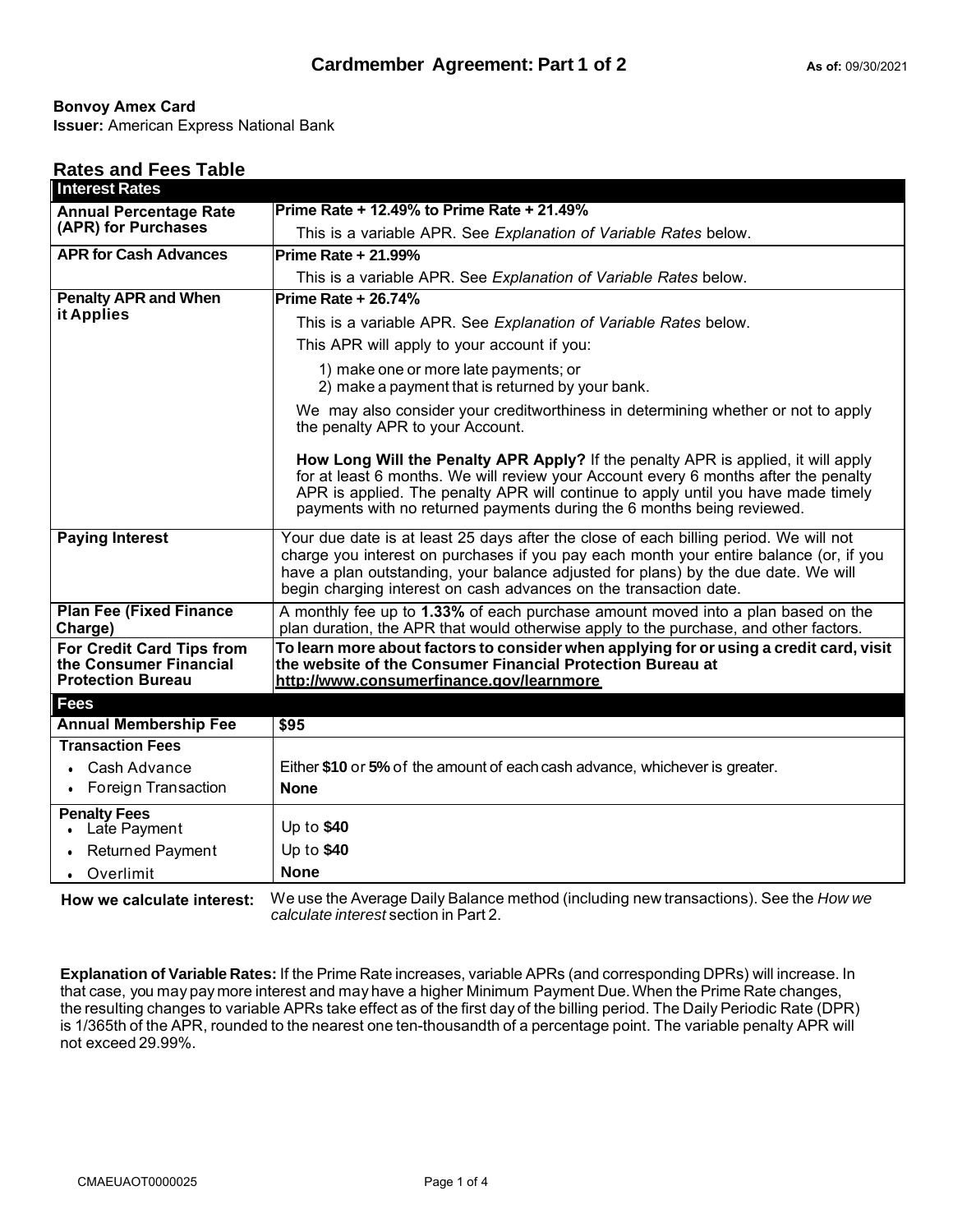## **How Rates and Fees Work**

| <b>Rates</b>               |                                                                                                                                                                                                             |                                                                                             |  |
|----------------------------|-------------------------------------------------------------------------------------------------------------------------------------------------------------------------------------------------------------|---------------------------------------------------------------------------------------------|--|
| Penalty APR for new        | The penalty APR may apply to new transactions if:                                                                                                                                                           | If the penalty APR applies to a balance, it will                                            |  |
| transactions               | • you do not pay at least the Minimum Payment<br>Due by the Payment Due Date on one or more                                                                                                                 | apply to charges added to that balance 15 or<br>more days after we send you notice.         |  |
|                            | occasions; or                                                                                                                                                                                               |                                                                                             |  |
|                            | • your payment is returned by your bank.                                                                                                                                                                    | We will review your Account every 6 months<br>after the penalty APR is applied. The penalty |  |
|                            | We may also consider your creditworthiness in                                                                                                                                                               | APR will continue to apply until you have made                                              |  |
|                            | determining whether or not to apply the penalty APR<br>to your Account.                                                                                                                                     | timely payments with no returned payments                                                   |  |
|                            |                                                                                                                                                                                                             | during the 6 months being reviewed.                                                         |  |
| <b>Fees</b>                |                                                                                                                                                                                                             |                                                                                             |  |
|                            | We add fees to a purchase balance, unless we tell you otherwise.                                                                                                                                            |                                                                                             |  |
| <b>Annual Membership</b>   | This fee is on the Rates and Fees Table on page 1 of Part 1.                                                                                                                                                |                                                                                             |  |
| <b>Plan Fee</b>            | Up to 1.33% of each purchase amount moved into a plan based on the plan duration, the APR that                                                                                                              |                                                                                             |  |
|                            | would otherwise apply to the purchase amount(s), and other factors. This fee is a fixed finance                                                                                                             |                                                                                             |  |
|                            | charge that will be charged each month that a plan is active. The dollar amount of your plan fee                                                                                                            |                                                                                             |  |
|                            | will be disclosed when you set up a plan. For more information, see About the Plan It feature in                                                                                                            |                                                                                             |  |
|                            | Part 2 of your Cardmember Agreement.                                                                                                                                                                        |                                                                                             |  |
| <b>Late Payment</b>        | Up to \$40. If we do not receive the Minimum Payment Due by its Payment Due Date, the fee is                                                                                                                |                                                                                             |  |
|                            | \$29. If this happens again within the next 6 billing periods, the fee is \$40. However, the late fee will<br>not exceed the Minimum Payment Due. Paying late may also result in a penalty APR. See Penalty |                                                                                             |  |
|                            | APR for new transactions above.                                                                                                                                                                             |                                                                                             |  |
| <b>Returned Payment</b>    | Up to \$40. If you make a payment that is returned unpaid the first time we present it to your bank, the                                                                                                    |                                                                                             |  |
|                            | fee is \$29. If you do this again within the same billing period or the next 6 billing periods, the fee is                                                                                                  |                                                                                             |  |
|                            | \$40. However, the returned payment fee will not exceed the applicable Minimum Payment Due. A                                                                                                               |                                                                                             |  |
|                            | returned payment may also result in a penalty APR. See Penalty APR for new transactions above.                                                                                                              |                                                                                             |  |
| <b>Returned Check</b>      | \$38 if you use your card to cash a check at one of our approved locations and the check is returned                                                                                                        |                                                                                             |  |
|                            | unpaid. We will also charge you the unpaid amount.                                                                                                                                                          |                                                                                             |  |
| <b>Overlimit</b>           | None. See Credit limit and cash advance limit in Part 2.                                                                                                                                                    |                                                                                             |  |
| <b>Account Re-opening</b>  | \$25 if your Account is cancelled, you ask us to re-open it, and we do so.                                                                                                                                  |                                                                                             |  |
| <b>Cash Advance</b>        | 5% of the cash advance transaction (including fees charged by the ATM operator, if any), with a<br>minimum of \$10. We will add this fee to the Cash Advance balance.                                       |                                                                                             |  |
| <b>Foreign Transaction</b> | None                                                                                                                                                                                                        |                                                                                             |  |

**Part 1, Part 2 and any supplements or amendments make up your Cardmember Agreement.**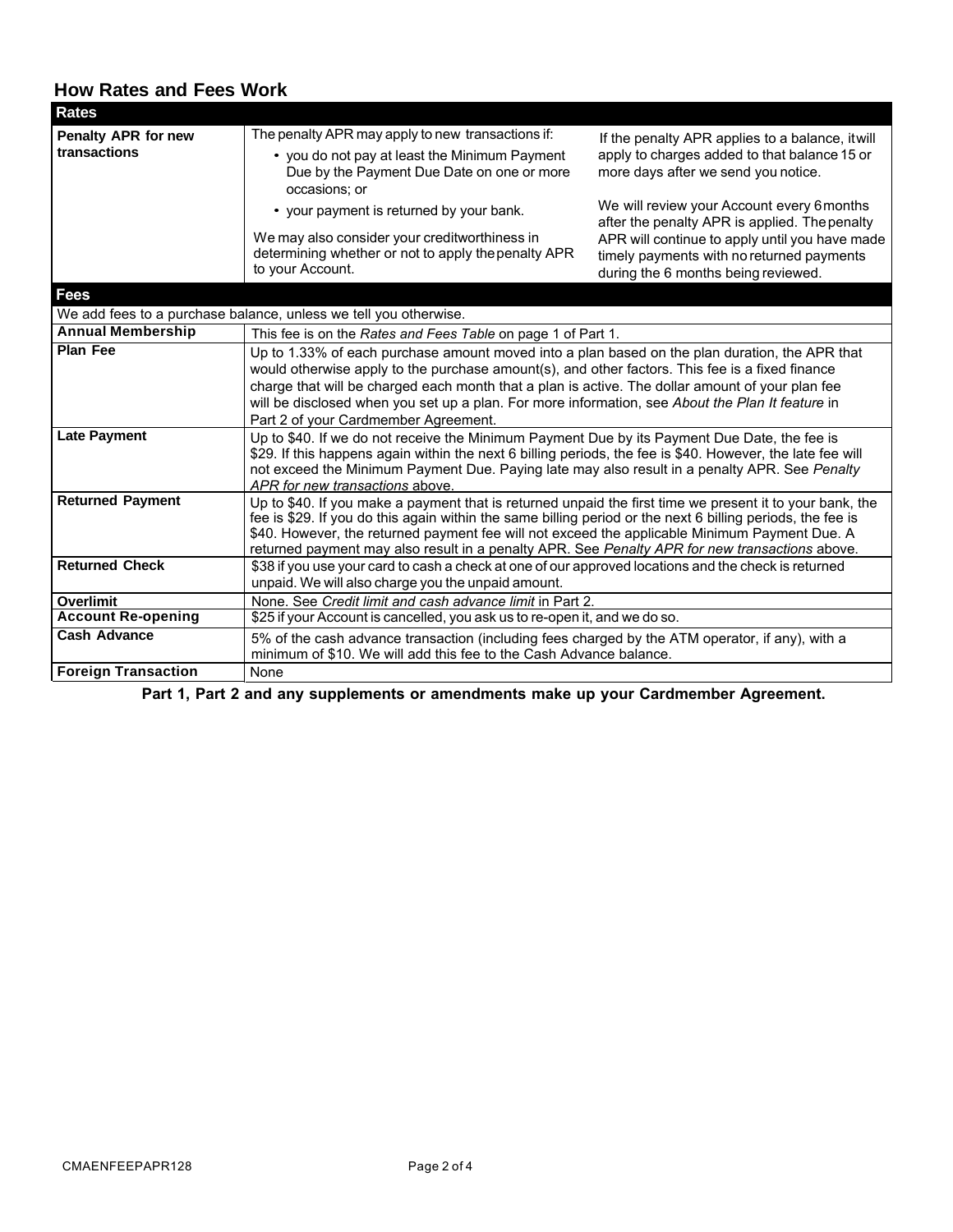| Marriott Bonvoy <sup>™</sup> American Express <sup>®</sup> Card |                                                                                                                                                                                                                                                                                                                                                                                                                                                                                                                                                                                                                                                                                                                                                                                                                                                                                                                                                                                                                                                                                                                                                                                                                                                                                                                                                               |                                                                                                                                                                                                                                                                                                                                                                                                                                                                                                                                                                                                                                                                                                                                 |
|-----------------------------------------------------------------|---------------------------------------------------------------------------------------------------------------------------------------------------------------------------------------------------------------------------------------------------------------------------------------------------------------------------------------------------------------------------------------------------------------------------------------------------------------------------------------------------------------------------------------------------------------------------------------------------------------------------------------------------------------------------------------------------------------------------------------------------------------------------------------------------------------------------------------------------------------------------------------------------------------------------------------------------------------------------------------------------------------------------------------------------------------------------------------------------------------------------------------------------------------------------------------------------------------------------------------------------------------------------------------------------------------------------------------------------------------|---------------------------------------------------------------------------------------------------------------------------------------------------------------------------------------------------------------------------------------------------------------------------------------------------------------------------------------------------------------------------------------------------------------------------------------------------------------------------------------------------------------------------------------------------------------------------------------------------------------------------------------------------------------------------------------------------------------------------------|
| How you receive points                                          | You receive 2 Marriott Bonvoy Points (Points) for<br>each \$1 of eligible purchases on your Marriott<br>Bonvoy <sup>™</sup> American Express <sup>®</sup> Card (Card Account).<br>Eligible purchases are purchases for goods and<br>services minus returns and other credits.                                                                                                                                                                                                                                                                                                                                                                                                                                                                                                                                                                                                                                                                                                                                                                                                                                                                                                                                                                                                                                                                                 | Eligible purchases do NOT include:<br>• fees or interest charges,<br>• balance transfers,<br>• cash advances,<br>purchases of traveler's checks,<br>purchases or reloading of prepaid cards,<br>purchases of any cash equivalents, or<br>• person-to-person transactions.                                                                                                                                                                                                                                                                                                                                                                                                                                                       |
| How you receive<br>additional points                            | You receive 4 additional Points (for a total of 6<br>Points) for each \$1 of eligible purchases on your<br>Card Account charged directly with participating<br>Marriott Bonvoy properties, standalone Marriott<br>branded retail establishments, and Marriott<br>branded online stores (including online purchases<br>of Marriott branded gift cards), that in each case,<br>are owned or managed by Marriott International,<br>Inc. and its affiliates.<br>Merchants are assigned codes based on what<br>they primarily sell. We group certain merchant<br>codes into categories that are eligible for<br>additional Points. A purchase with a merchant<br>will not receive additional Points if the merchant's<br>code is not included in a reward category. You<br>may not receive additional Points if we receive<br>inaccurate information or are otherwise unable<br>to identify your purchase as eligible for a reward<br>category. For example, you may not receive<br>additional Points when:<br>• a merchant uses a third-party to sell their<br>products or services; or<br>• a merchant uses a third-party to process or<br>submit your transaction to us (e.g., using mobile<br>or wireless card readers); or<br>• you choose to make a purchase using a third-<br>party payment account or make a purchase<br>using a mobile or digital wallet. | For questions about additional Points on a<br>purchase, call the number on the back of your<br>Card. Please visit americanexpress.com/<br>rewards-info for more information about rewards.<br>From time to time, we may make promotional<br>offers of bonus Points. These offers include<br>terms about how you can earn the bonus Points<br>and when you can use them. These offer terms<br>may differ from the terms above concerning<br>Points earned for eligible purchases to your Card<br>Account, including about when you can use the<br>Points.<br>You can view your Points earned year to date on<br>the Card by logging onto your online account at<br>americanexpress.com and viewing your account<br>summary page. |
| When we transfer points                                         | We transfer Points to your Marriott Bonvoy Member Account after the end of the billing period in which<br>you received them.<br>Bonus Points received from your Card will be posted to your Marriott Bonvoy Member Account up to<br>12 weeks after the end of each month. Your account must not be cancelled or delinquent at the time of<br>bonus fulfillment.                                                                                                                                                                                                                                                                                                                                                                                                                                                                                                                                                                                                                                                                                                                                                                                                                                                                                                                                                                                               |                                                                                                                                                                                                                                                                                                                                                                                                                                                                                                                                                                                                                                                                                                                                 |
| When you will<br>forfeit points                                 | If the Minimum Payment Due is not paid by the<br>Payment Due Date of the billing period in which<br>it is due, you will forfeit the Points you earned for<br>eligible purchases during that billing period. For<br>example, if your billing period closes January 15<br>and the minimum payment for that billing period<br>is due on February 10, and you do not make<br>that minimum payment due by the due date on<br>February 10, then you will not earn Points for<br>purchases in the billing period ending February 15.                                                                                                                                                                                                                                                                                                                                                                                                                                                                                                                                                                                                                                                                                                                                                                                                                                 | You may reinstate those Points within the next 12<br>billing periods if your Card Account is not past due<br>and you pay a \$35 fee.                                                                                                                                                                                                                                                                                                                                                                                                                                                                                                                                                                                            |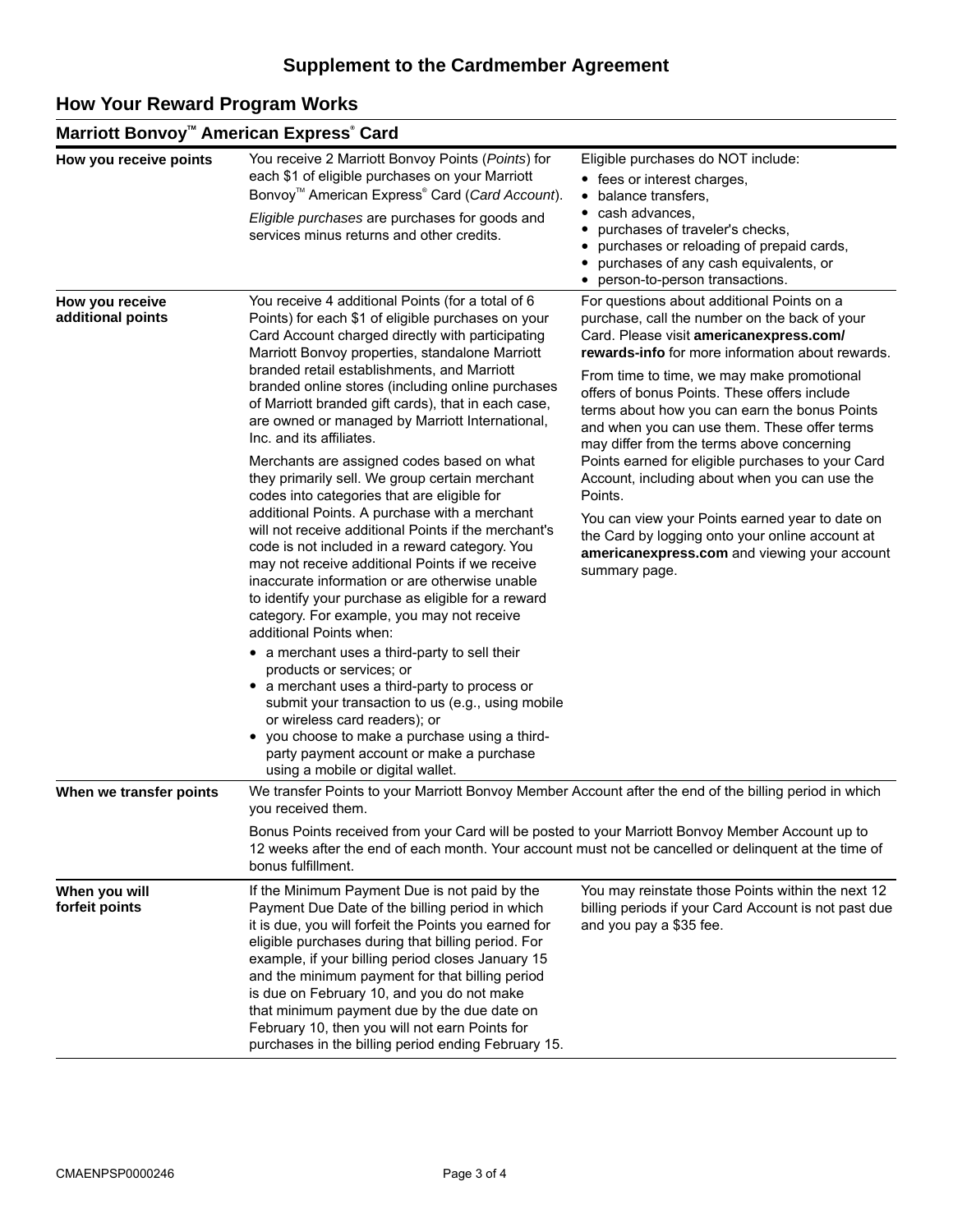| <b>Elite Status</b>                                | You will receive complimentary Marriott Bonvoy<br>Silver Elite ("Silver Elite") Status with your<br>Marriott Bonvoy American Express Card. This<br>complimentary Silver Elite Status benefit is only<br>available to the Basic Cardmember. If your Card is<br>cancelled for any reason, your Silver Elite Status<br>provided with the Card will be cancelled.<br>You may receive enrollment in Marriott Bonvoy<br>Gold Elite ("Gold Elite") based on your eligible<br>purchases for the calendar year. If your eligible<br>purchases during a calendar year total \$35,000 or<br>more, you will be enrolled for at least 12 months in<br>the Gold Elite Status of Marriott Bonvoy. | It will take about 12 to 16 weeks for your<br>enrollment in the Gold Elite Status to become<br>effective.                                                                                                                                                                                    |
|----------------------------------------------------|------------------------------------------------------------------------------------------------------------------------------------------------------------------------------------------------------------------------------------------------------------------------------------------------------------------------------------------------------------------------------------------------------------------------------------------------------------------------------------------------------------------------------------------------------------------------------------------------------------------------------------------------------------------------------------|----------------------------------------------------------------------------------------------------------------------------------------------------------------------------------------------------------------------------------------------------------------------------------------------|
|                                                    |                                                                                                                                                                                                                                                                                                                                                                                                                                                                                                                                                                                                                                                                                    | Only the Basic Cardmember will be enrolled. Your<br>enrollment will expire after 12 months unless your<br>eligible purchases during the next calendar year<br>again qualifies you for enrollment, or you qualify<br>for Gold Elite Status under the Marriott Bonvoy<br>Terms and Conditions. |
|                                                    |                                                                                                                                                                                                                                                                                                                                                                                                                                                                                                                                                                                                                                                                                    |                                                                                                                                                                                                                                                                                              |
|                                                    |                                                                                                                                                                                                                                                                                                                                                                                                                                                                                                                                                                                                                                                                                    | You will not receive enrollment in Gold Elite if you<br>are already enrolled in the same Status or any<br>higher Status.                                                                                                                                                                     |
|                                                    |                                                                                                                                                                                                                                                                                                                                                                                                                                                                                                                                                                                                                                                                                    | A calendar year is from January 1 to December 31<br>regardless of when you open your Card Account.                                                                                                                                                                                           |
| Other things you should<br>know about this program | You will only receive rewards for eligible<br>purchases for personal, family or household use.                                                                                                                                                                                                                                                                                                                                                                                                                                                                                                                                                                                     | Points, certificates and membership in the loyalty<br>program are subject to the Marriott Bonvoy Terms                                                                                                                                                                                       |
|                                                    | We may change the terms of this reward program<br>at our discretion. If you violate or abuse this<br>reward program, you may forfeit some or all of<br>your Points.                                                                                                                                                                                                                                                                                                                                                                                                                                                                                                                | and Conditions. You should refer to that document,<br>which can be found at www.marriottbonvoy.com,<br>for details on:<br>• Marriott's right to change its program terms.                                                                                                                    |
|                                                    | We are not responsible for Points after they are<br>credited to your Marriott Bonvoy Member Account,<br>which is operated by Marriott International, Inc.<br>("Marriott"). We are also not responsible for<br>the actions of Marriott on your Marriott Bonvoy<br>Member Account.                                                                                                                                                                                                                                                                                                                                                                                                   | other conditions that may apply to the loyalty<br>program.                                                                                                                                                                                                                                   |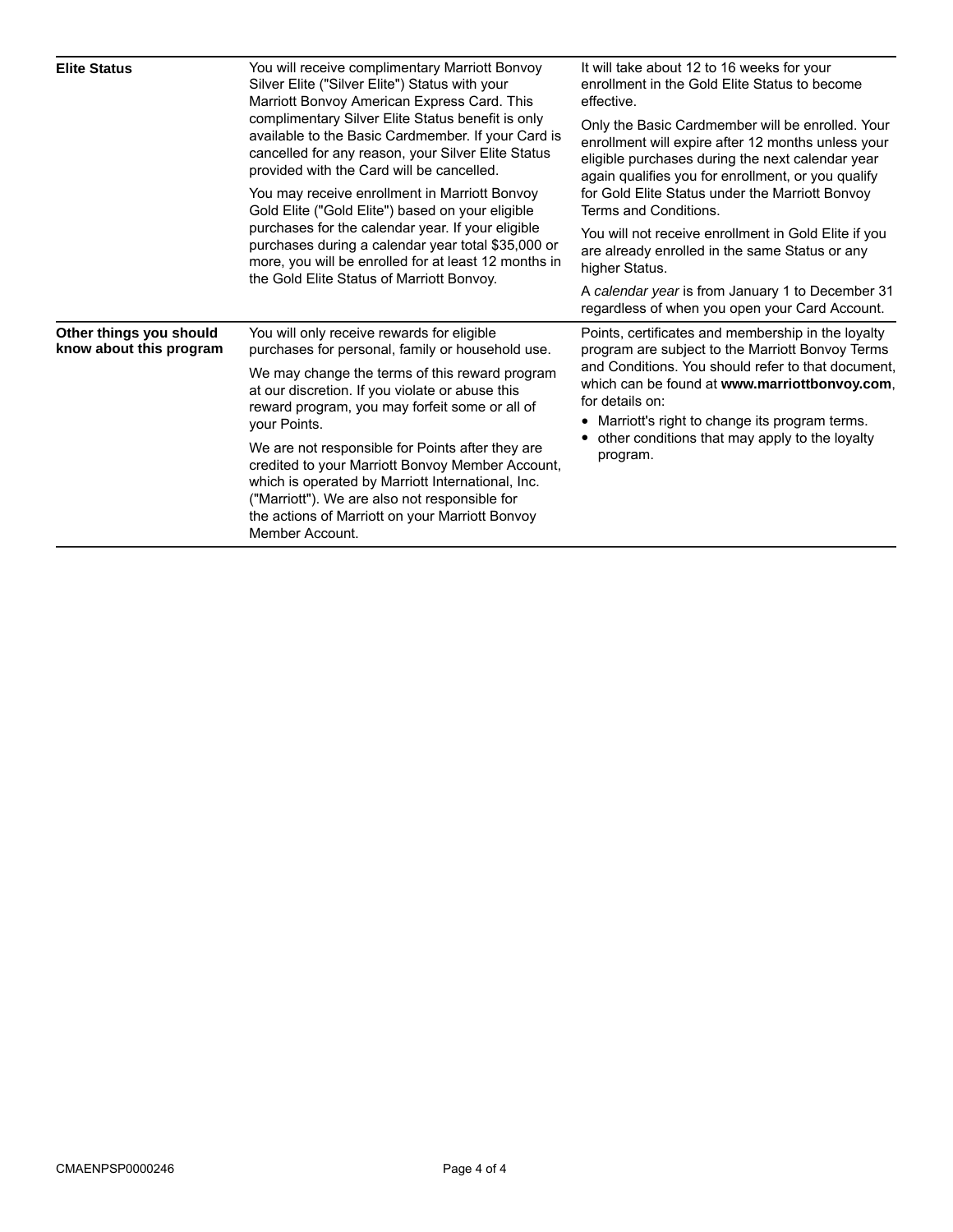# **How Your American Express Account Works**

| <b>Introduction</b>                              |                                                                                                                                                                                                                                                                                                                                                                                                                                                                                                                                                                                                                 |                                                                                                                                                                                                                                                                                                                                                                                                                                                                                                                                                                                                                                                                                                                                                                                                                                           |
|--------------------------------------------------|-----------------------------------------------------------------------------------------------------------------------------------------------------------------------------------------------------------------------------------------------------------------------------------------------------------------------------------------------------------------------------------------------------------------------------------------------------------------------------------------------------------------------------------------------------------------------------------------------------------------|-------------------------------------------------------------------------------------------------------------------------------------------------------------------------------------------------------------------------------------------------------------------------------------------------------------------------------------------------------------------------------------------------------------------------------------------------------------------------------------------------------------------------------------------------------------------------------------------------------------------------------------------------------------------------------------------------------------------------------------------------------------------------------------------------------------------------------------------|
| <b>About your Cardmember</b><br><b>Agreement</b> | This document together with Part 1 make up the<br>Cardmember Agreement (Agreement) for the Account<br>identified on page 1 of Part 1. Any supplements or<br>amendments are also part of the Agreement.                                                                                                                                                                                                                                                                                                                                                                                                          | When you use the Account (or you sign or keep the<br>card), you agree to the terms of the Agreement.                                                                                                                                                                                                                                                                                                                                                                                                                                                                                                                                                                                                                                                                                                                                      |
| <b>Changing the Agreement</b>                    | We may change this Agreement, subject to applicable<br>law. We may do this in response to the business, legal or<br>competitive environment. This written Agreement is a final<br>expression of the agreement governing the Account. The<br>written Agreement may not be contradicted by any alleged<br>oral agreement.                                                                                                                                                                                                                                                                                         | Changes to some terms may require 45 days<br>advance notice, and we will tell you in the notice if<br>you have the right to reject a change. We cannot<br>change certain terms during the first year of your<br>Cardmembership.                                                                                                                                                                                                                                                                                                                                                                                                                                                                                                                                                                                                           |
|                                                  | We cannot increase the interest rate on existing balances<br>except in limited circumstances.                                                                                                                                                                                                                                                                                                                                                                                                                                                                                                                   |                                                                                                                                                                                                                                                                                                                                                                                                                                                                                                                                                                                                                                                                                                                                                                                                                                           |
| Words we use in<br>the Agreement                 | We, us, and our mean the issuer shown on page 1 of<br>Part 1. You and your mean the person who applied for<br>this Account and for whom we opened the Account. You<br>and your also mean anyone who agrees to pay for this<br>Account. You are the <b>Basic Cardmember</b> . You may<br>request a card for an Additional Cardmember (see About<br>Additional Cardmembers in Part 2).<br><b>Card</b> means any card or other device that we issue to<br>access your Account. A charge is any amount added<br>to your Account, such as purchases, cash advances,<br>balance transfers, fees and interest charges. | A <b>purchase</b> is a charge for goods, services, or<br>person-to-person transactions. A cash advance is<br>a charge to get cash or cash equivalents, including<br>travelers cheques, gift cheques, foreign currency,<br>money orders, digital currency, casino gaming chips,<br>race track wagers, similar offline and online betting<br>transactions, precious metal coins or bullion and<br>digital precious metals products. A <b>balance transfer</b><br>is a charge to pay an amount you owe on another<br>credit card account. A person-to-person transaction<br>is a charge for funds sent to another person or a<br>charge to add funds to your Amex Send" Account.<br>A <i>plan</i> is a portion of your account balance that you<br>have selected to pay over time through a set number<br>of monthly payments using Plan It. |
|                                                  |                                                                                                                                                                                                                                                                                                                                                                                                                                                                                                                                                                                                                 | To pay by a certain date means to send your payment<br>so that we receive it and credit it to your Account by<br>that date (see About your payments in Part 2).                                                                                                                                                                                                                                                                                                                                                                                                                                                                                                                                                                                                                                                                           |

| About using your card |  |
|-----------------------|--|
|                       |  |

| You may use the card to make purchases. At our<br>discretion, we may permit you to create plans, make<br>cash advances or balance transfers. You cannot transfer<br>balances from any other account issued by us or our<br>affiliates.<br>You may arrange for certain merchants and third parties<br>to store your card number and expiration date, so that, for<br>example:<br>• the merchant may charge your account at regular<br>intervals; or<br>• you may make charges using that stored card<br>information. | We may (but are not required to) tell these merchants<br>and third parties if your expiration date or card<br>number changes or if your account status is updated,<br>including if your account is cancelled. If you do not<br>want us to share your updated account information,<br>please contact us using the number on the back of<br>your card.<br>Keep your card safe and don't let anyone else use it.<br>If your card is lost or stolen or your Account is being<br>used without your permission, contact us right away.<br>You may not use your Account for illegal activities. |
|---------------------------------------------------------------------------------------------------------------------------------------------------------------------------------------------------------------------------------------------------------------------------------------------------------------------------------------------------------------------------------------------------------------------------------------------------------------------------------------------------------------------|------------------------------------------------------------------------------------------------------------------------------------------------------------------------------------------------------------------------------------------------------------------------------------------------------------------------------------------------------------------------------------------------------------------------------------------------------------------------------------------------------------------------------------------------------------------------------------------|
| You promise to pay all charges, including:<br>• charges you make, even if you do not present your card or sign for the transaction,<br>charges that other people make if you let them use your Account, and<br>charges that Additional Cardmembers make or permit others to make.                                                                                                                                                                                                                                   |                                                                                                                                                                                                                                                                                                                                                                                                                                                                                                                                                                                          |
| We assign a Credit Limit to your Account. We may make<br>part of your Credit Limit available for cash advances (Cash<br>Advance Limit). There may also be a limit on the amount<br>you can withdraw from ATMs in a given period. The Credit<br>Limit and Cash Advance Limit are shown on page 1 of<br>Part 1 and on each billing statement.<br>We may increase or reduce your Credit Limit and Cash<br>Advance Limit. We may do so even if you pay on time and<br>your Account is not in default.                   | • your Account balance (including fees and interest)<br>is not more than your Credit Limit, and<br>your cash advance balance (including fees and<br>$\bullet$<br>interest) is not more than your Cash Advance<br>Limit.<br>We may approve charges that cause your Account<br>balance to go over your Credit Limit. If we do this,<br>we will not charge an overlimit fee. If we ask you to<br>promptly pay the amount of your Account balance<br>above your Credit Limit, you agree to do so.                                                                                            |
|                                                                                                                                                                                                                                                                                                                                                                                                                                                                                                                     | You agree to manage your Account so that:                                                                                                                                                                                                                                                                                                                                                                                                                                                                                                                                                |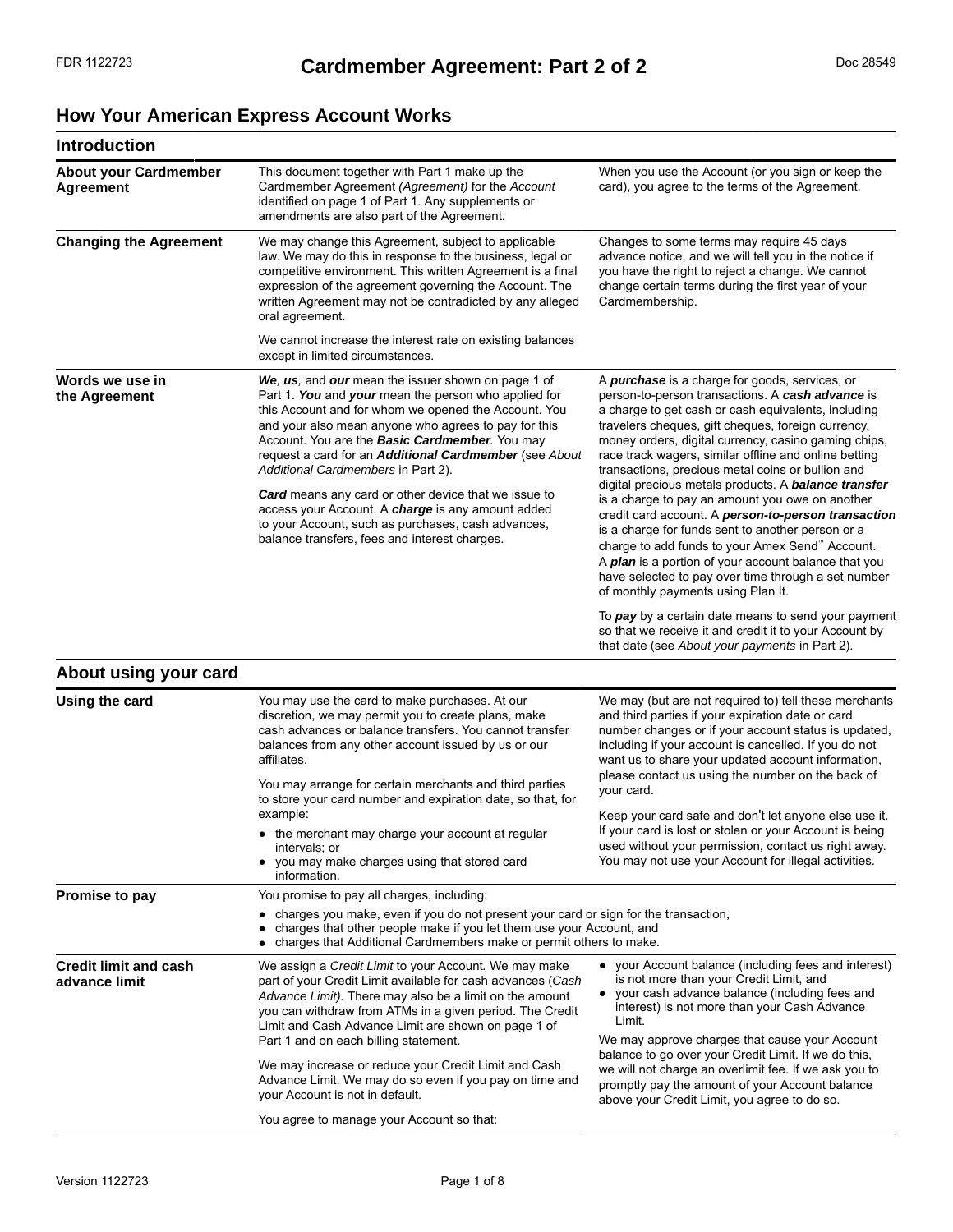| Limits on person-to-person<br>transactions | Your person-to-person transactions may not exceed the<br>\$2,000 person-to-person transactions limit within any 30-<br>day period.                                                                                                                                                                                                                                                                                                                                                                                                                                                                                                                                                                                                                                                                                                                                                                                                                                           | You agree to manage your Account so that the total<br>of your person-to-person transactions in any 30-day<br>period do not exceed the limit on person-to-person<br>transactions.                                                                                                                                                                                                                                                                                                                                                                                                                                                                                                                                                                                                                                                                                                                                                                                                        |
|--------------------------------------------|------------------------------------------------------------------------------------------------------------------------------------------------------------------------------------------------------------------------------------------------------------------------------------------------------------------------------------------------------------------------------------------------------------------------------------------------------------------------------------------------------------------------------------------------------------------------------------------------------------------------------------------------------------------------------------------------------------------------------------------------------------------------------------------------------------------------------------------------------------------------------------------------------------------------------------------------------------------------------|-----------------------------------------------------------------------------------------------------------------------------------------------------------------------------------------------------------------------------------------------------------------------------------------------------------------------------------------------------------------------------------------------------------------------------------------------------------------------------------------------------------------------------------------------------------------------------------------------------------------------------------------------------------------------------------------------------------------------------------------------------------------------------------------------------------------------------------------------------------------------------------------------------------------------------------------------------------------------------------------|
|                                            |                                                                                                                                                                                                                                                                                                                                                                                                                                                                                                                                                                                                                                                                                                                                                                                                                                                                                                                                                                              | We may not approve a person-to-person transaction if<br>it would cause your Account to exceed the person-to-<br>person transaction limit or your Credit Limit.                                                                                                                                                                                                                                                                                                                                                                                                                                                                                                                                                                                                                                                                                                                                                                                                                          |
| <b>Declined transactions</b>               | We may decline to authorize a charge. Reasons we may<br>do this include suspected fraud and our assessment of<br>your creditworthiness. This may occur even if the charge<br>would not cause you to go over your Credit Limit                                                                                                                                                                                                                                                                                                                                                                                                                                                                                                                                                                                                                                                                                                                                                | and your Account is not in default. We are not<br>responsible for any losses you incur if we do not<br>authorize a charge. And we are not responsible if any<br>merchant refuses to accept the card.                                                                                                                                                                                                                                                                                                                                                                                                                                                                                                                                                                                                                                                                                                                                                                                    |
| About the Plan It feature                  | We may offer you Plan It, which allows you to create a<br>payment plan for qualifying purchases or a qualifying<br>amount, subject to a plan fee. This fee is a fixed finance<br>charge that will be charged each month that a plan is<br>active.<br>You may use this feature by selecting qualifying purchases<br>or a qualifying amount and a plan duration. You will be<br>able to view the monthly plan payments, including the plan<br>fee, for your selection. Each plan fee will be disclosed<br>prior to your establishing the applicable plan and will be<br>based on the plan duration, the APR that would otherwise<br>apply to the purchase amount(s), and other factors. When<br>you set up a plan, the purchases or amount will be moved<br>to a plan balance and will be subject to a plan fee instead<br>of the APR for purchases.<br>A qualifying purchase for Plan It is a purchase of at least<br>a specified dollar amount. A qualifying amount for Plan | Your ability to initiate plans will be based on a variety<br>of factors such as your creditworthiness or your<br>Credit Limit. You will not be able to initiate plans if<br>your Account is cancelled. You will also not be able<br>to initiate plans if one or more of your American<br>Express accounts is enrolled into a debt management<br>program, or has a payment that is returned unpaid,<br>or is delinquent. We will tell you the number of active<br>plans you may have and we may change this number<br>at any time. The plan durations offered to you, and<br>your ability to include multiple qualifying purchases<br>or a qualifying amount in a single plan, will be at<br>our discretion and will be based on a variety of<br>factors such as your creditworthiness, the purchase<br>amount(s), and your Account history. You agree to<br>manage your Account so that the total of your plan<br>balances (including plan fees) is not more than your<br>Credit Limit. |
|                                            | It is a specified portion of your balance. These qualifying<br>purchases or a qualifying amount do not include: cash<br>or cash equivalents, purchases subject to Foreign<br>Transaction Fees, or any fees owed to us, including<br>Annual Membership fees.                                                                                                                                                                                                                                                                                                                                                                                                                                                                                                                                                                                                                                                                                                                  | Plans cannot be cancelled after they have been set<br>up but you can choose to pay them early by paying<br>the New Balance shown on your most recent billing<br>statement in full. If you pay a plan off early, you will<br>not incur any future plan fees on that plan.                                                                                                                                                                                                                                                                                                                                                                                                                                                                                                                                                                                                                                                                                                                |
| About your payments                        |                                                                                                                                                                                                                                                                                                                                                                                                                                                                                                                                                                                                                                                                                                                                                                                                                                                                                                                                                                              |                                                                                                                                                                                                                                                                                                                                                                                                                                                                                                                                                                                                                                                                                                                                                                                                                                                                                                                                                                                         |
| When you must pay                          | You must pay at least the Minimum Payment Due by the<br>Payment Due Date. The Minimum Payment Due and<br>Payment Due Date are shown on each billing statement.                                                                                                                                                                                                                                                                                                                                                                                                                                                                                                                                                                                                                                                                                                                                                                                                               | Minimum Payment Due in such time and manner<br>by the Payment Due Date shown on your billing<br>statement.                                                                                                                                                                                                                                                                                                                                                                                                                                                                                                                                                                                                                                                                                                                                                                                                                                                                              |
|                                            | Each statement also states the time and manner by which<br>you must make your payment for it to be credited as<br>of the same day it is received. For your payment to be<br>considered on time, we must receive at least the                                                                                                                                                                                                                                                                                                                                                                                                                                                                                                                                                                                                                                                                                                                                                 | Each statement also shows a Closing Date. The<br>Closing Date is the last day of the billing period<br>covered by the statement. Each Closing Date is about<br>30 days after the previous statement's Closing Date.                                                                                                                                                                                                                                                                                                                                                                                                                                                                                                                                                                                                                                                                                                                                                                     |
| How to make payments                       | Make payments to us in U.S. dollars with:                                                                                                                                                                                                                                                                                                                                                                                                                                                                                                                                                                                                                                                                                                                                                                                                                                                                                                                                    | If we receive it after that time, we will credit the                                                                                                                                                                                                                                                                                                                                                                                                                                                                                                                                                                                                                                                                                                                                                                                                                                                                                                                                    |
|                                            | • a single check drawn on a U.S. bank, or<br>a single negotiable instrument clearable through the<br>U.S. banking system, for example a money order, or<br>$\bullet$ an electronic payment that can be cleared through the<br>U.S. banking system.<br>When making a payment by mail:<br>• make a separate payment for each account,                                                                                                                                                                                                                                                                                                                                                                                                                                                                                                                                                                                                                                          | payment on the day after we receive it.<br>If your payment does not meet the above<br>requirements, there may be a delay in crediting your<br>Account. This may result in late fees and additional<br>interest charges (see How Rates and Fees Work on<br>page 2 of Part 1).                                                                                                                                                                                                                                                                                                                                                                                                                                                                                                                                                                                                                                                                                                            |
|                                            | mail your payment to the address shown on the<br>payment coupon on your billing statement, and<br>• write your Account number on your check or negotiable<br>instrument and include the payment coupon.                                                                                                                                                                                                                                                                                                                                                                                                                                                                                                                                                                                                                                                                                                                                                                      | We will not accept a payment made in a foreign<br>currency or a payment drawn on an account at a<br>bank located outside of the U.S.                                                                                                                                                                                                                                                                                                                                                                                                                                                                                                                                                                                                                                                                                                                                                                                                                                                    |
|                                            | If your payment meets the above requirements, we will<br>credit it to your Account as of the day we receive it, as<br>long as we receive it by the time disclosed in your billing<br>statement.                                                                                                                                                                                                                                                                                                                                                                                                                                                                                                                                                                                                                                                                                                                                                                              | If we process a late payment, a partial payment, or a<br>payment marked with any restrictive language, that<br>will have no effect on our rights and will not change<br>this Agreement.                                                                                                                                                                                                                                                                                                                                                                                                                                                                                                                                                                                                                                                                                                                                                                                                 |
| How we apply payments<br>and credits       | Your Account may have balances with different interest<br>rates. For example, purchases may have a lower interest<br>rate than cash advances. Your Account may also have<br>plan balances which are assessed plan fees. If your<br>Account has balances with different interest rates, plan<br>balances, or plan fees, here is how we generally apply<br>payments in a billing period:<br>• We apply your payments, up to the Minimum Payment<br>Due, first to any plan amounts included in your<br>Minimum Payment Due, then to the balance subject to<br>the lowest interest rate, and then to balances subject to<br>higher interest rates.                                                                                                                                                                                                                                                                                                                               | • After the Minimum Payment Due has been paid,<br>we apply your payments to the balance subject<br>to the highest interest rate, then to balances<br>subject to lower interest rates, and then to any<br>plan balances.<br>In most cases, we apply a credit to the same balance<br>as the related charge. For example, we apply a<br>credit for a purchase to the purchase balance. We<br>may apply payments and credits within balances,<br>and among balances with the same interest rate, in<br>any order we choose. If you receive a credit for a<br>purchase placed into a plan, you must call us at the<br>number on the back of your card to have the credit<br>applied to the plan balance.                                                                                                                                                                                                                                                                                     |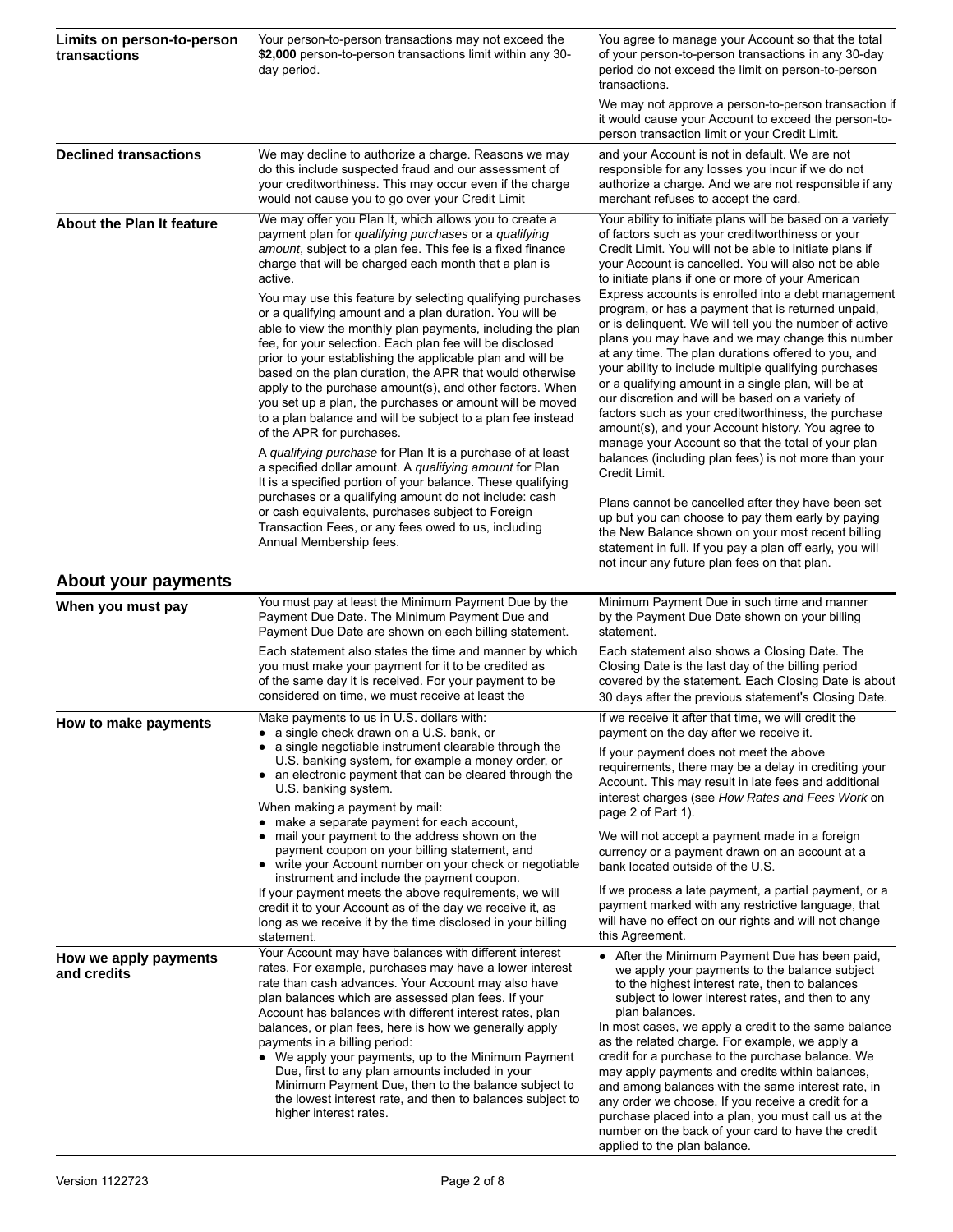## **About your Minimum Payment Due**

| How we calculate your      | To calculate the Minimum Payment Due for each                                                                                                                                                                                                                                                                                                                                                                                                                                                                                                                                                                                                        |                                                                                                                                                                                                                                                                                                                                                                                                                                                                                                           |
|----------------------------|------------------------------------------------------------------------------------------------------------------------------------------------------------------------------------------------------------------------------------------------------------------------------------------------------------------------------------------------------------------------------------------------------------------------------------------------------------------------------------------------------------------------------------------------------------------------------------------------------------------------------------------------------|-----------------------------------------------------------------------------------------------------------------------------------------------------------------------------------------------------------------------------------------------------------------------------------------------------------------------------------------------------------------------------------------------------------------------------------------------------------------------------------------------------------|
| <b>Minimum Payment Due</b> | billing statement, we start with the <i>highest</i> of:<br>(1) Interest charged on the billing statement plus 1%<br>of the New Balance (excluding any interest, penalty<br>fees, overlimit amount, and plan balances); or<br>(2) 2% of the New Balance (excluding any penalty<br>fees, overlimit amount, and plan balances); or<br>$(3)$ \$40.                                                                                                                                                                                                                                                                                                       | <b>EXAMPLE:</b> Assume that your New Balance is \$2,900,<br>interest is \$29.57, and you have no active plans,<br>overlimit amount, penalty fees, or amounts past due.                                                                                                                                                                                                                                                                                                                                    |
|                            |                                                                                                                                                                                                                                                                                                                                                                                                                                                                                                                                                                                                                                                      | (1) $$29.57 + 1\%$ multiplied by (\$2,900 - \$29.57) =<br>\$58.27                                                                                                                                                                                                                                                                                                                                                                                                                                         |
|                            |                                                                                                                                                                                                                                                                                                                                                                                                                                                                                                                                                                                                                                                      | $(2)$ \$58 (2% of \$2,900)                                                                                                                                                                                                                                                                                                                                                                                                                                                                                |
|                            | Then we add any penalty fees shown on the billing                                                                                                                                                                                                                                                                                                                                                                                                                                                                                                                                                                                                    | $(3)$ \$40                                                                                                                                                                                                                                                                                                                                                                                                                                                                                                |
|                            | statement, up to 1/24th of any overlimit amount, any<br>plan payment due, and any amount past due.                                                                                                                                                                                                                                                                                                                                                                                                                                                                                                                                                   | The highest of (1), (2) or (3) is \$58.27                                                                                                                                                                                                                                                                                                                                                                                                                                                                 |
|                            | Your Minimum Payment Due will not exceed your<br>New Balance. You may pay more than the Minimum<br>Payment Due, up to your New Balance, at any time.                                                                                                                                                                                                                                                                                                                                                                                                                                                                                                 | If your account has any active plans, overlimit<br>amount, penalty fees, or amounts past due, your<br>Minimum Payment Due will be higher.                                                                                                                                                                                                                                                                                                                                                                 |
| About interest charges     |                                                                                                                                                                                                                                                                                                                                                                                                                                                                                                                                                                                                                                                      |                                                                                                                                                                                                                                                                                                                                                                                                                                                                                                           |
| When we charge interest    | • You are not charged interest on purchases when<br>you are in an Interest Free Period.<br>• Your account enters an Interest Free Period when<br>you pay your New Balance as shown on your<br>statement by the Payment Due Date or your<br>account had no previous balance.<br>• When your account is not in an Interest Free<br>Period, we charge interest on purchases from the<br>date of the transaction.<br>• After you enter an Interest Free Period again,<br>interest may appear on your next billing statement.<br>This reflects interest charged from the beginning of<br>that billing cycle through the date the payment was<br>received. | • If you have an active plan created through Plan It,<br>you can enter an Interest Free Period by paying at<br>least the Balance Adjusted for Plans (or Adjusted<br>Balance) by the Payment Due Date.<br>• Balance Transfers and Cash Advances will be<br>charged interest from the date of the transaction<br>and do not have an Interest Free Period.<br>For more details about how we calculate your interest<br>charges, see the How we calculate interest section of<br>this agreement.              |
| How we calculate interest  | We calculate interest for a billing period by first figuring the interest on each balance. Different categories of<br>transactions--such as purchases and cash advances--may have different interest rates. Balances within each<br>category may also have different interest rates.                                                                                                                                                                                                                                                                                                                                                                 |                                                                                                                                                                                                                                                                                                                                                                                                                                                                                                           |
|                            | We use the Average Daily Balance method<br>(including new transactions) to figure interest<br>charges for each balance. The total interest charged<br>for a billing period is the sum of the interest charged<br>on each balance.<br><b>Interest</b>                                                                                                                                                                                                                                                                                                                                                                                                 | <b>Daily Balance</b><br>For each day a DPR is in effect, we figure the daily<br>balance by:<br>• taking the beginning balance for the day,<br>• adding any new charges,<br>• subtracting any payments or credits; and<br>• making any appropriate adjustments.                                                                                                                                                                                                                                            |
|                            | The interest charged for a balance in a billing period,<br>except for variations caused by rounding, equals:                                                                                                                                                                                                                                                                                                                                                                                                                                                                                                                                         | We add a new charge to a daily balance as of its<br>transaction date.                                                                                                                                                                                                                                                                                                                                                                                                                                     |
|                            | • Average Daily Balance (ADB) multiplied by<br>• Daily Periodic Rate (DPR) multiplied by<br>• number of days the DPR was in effect.<br><b>ADB</b><br>To get the ADB for a balance, we add up its daily<br>balances. Then we divide the result by the number<br>of days the DPR for that balance was in effect. If the<br>daily balance is negative, we treat it as zero.<br><b>DPR</b>                                                                                                                                                                                                                                                               | <b>Beginning balance</b><br>For the first day of a billing period, the beginning<br>balance is the ending balance for the prior billing<br>period, including unpaid interest. For the rest of the<br>billing period, the beginning balance is the previous<br>day's daily balance plus an amount of interest equal<br>to the previous day's daily balance multiplied by the<br>DPR for that balance. This method of figuring the<br>beginning balance results in daily compounding of<br><i>interest.</i> |
|                            | A DPR is 1/365th of an APR, rounded to one<br>tenthousandth of a percentage point. Your DPRs are<br>shown in How Rates and Fees Work on page 2 of<br>Part 1.                                                                                                                                                                                                                                                                                                                                                                                                                                                                                         | When an interest rate changes, the new DPR may<br>come into effect during--not just at the beginning of--<br>the billing period. When this happens, we will create<br>a new balance and apply the new DPR to it. To get<br>the beginning balance on the first day for this new                                                                                                                                                                                                                            |
|                            | <b>EXAMPLE: Calculating Interest</b>                                                                                                                                                                                                                                                                                                                                                                                                                                                                                                                                                                                                                 | balance, we multiply the previous day's daily balance<br>by the old DPR and add the result to that day's daily                                                                                                                                                                                                                                                                                                                                                                                            |
|                            | Assume that you have a single interest rate of<br>15.99%, your ADB is \$2,250 and there are 30 days in<br>the billing period.                                                                                                                                                                                                                                                                                                                                                                                                                                                                                                                        | balance.<br>Other methods<br>To figure the ADB and interest charges, we may use                                                                                                                                                                                                                                                                                                                                                                                                                           |
|                            | The DPR is 15.99% divided by 365 days = 0.0438%                                                                                                                                                                                                                                                                                                                                                                                                                                                                                                                                                                                                      | other formulas or methods that produce equivalent                                                                                                                                                                                                                                                                                                                                                                                                                                                         |
|                            | The Interest is \$2,250 multiplied by 0.0438%<br>multiplied by 30 days = $$29.57$                                                                                                                                                                                                                                                                                                                                                                                                                                                                                                                                                                    | results. Also, we may choose not to charge interest on<br>certain types of charges.                                                                                                                                                                                                                                                                                                                                                                                                                       |
|                            |                                                                                                                                                                                                                                                                                                                                                                                                                                                                                                                                                                                                                                                      |                                                                                                                                                                                                                                                                                                                                                                                                                                                                                                           |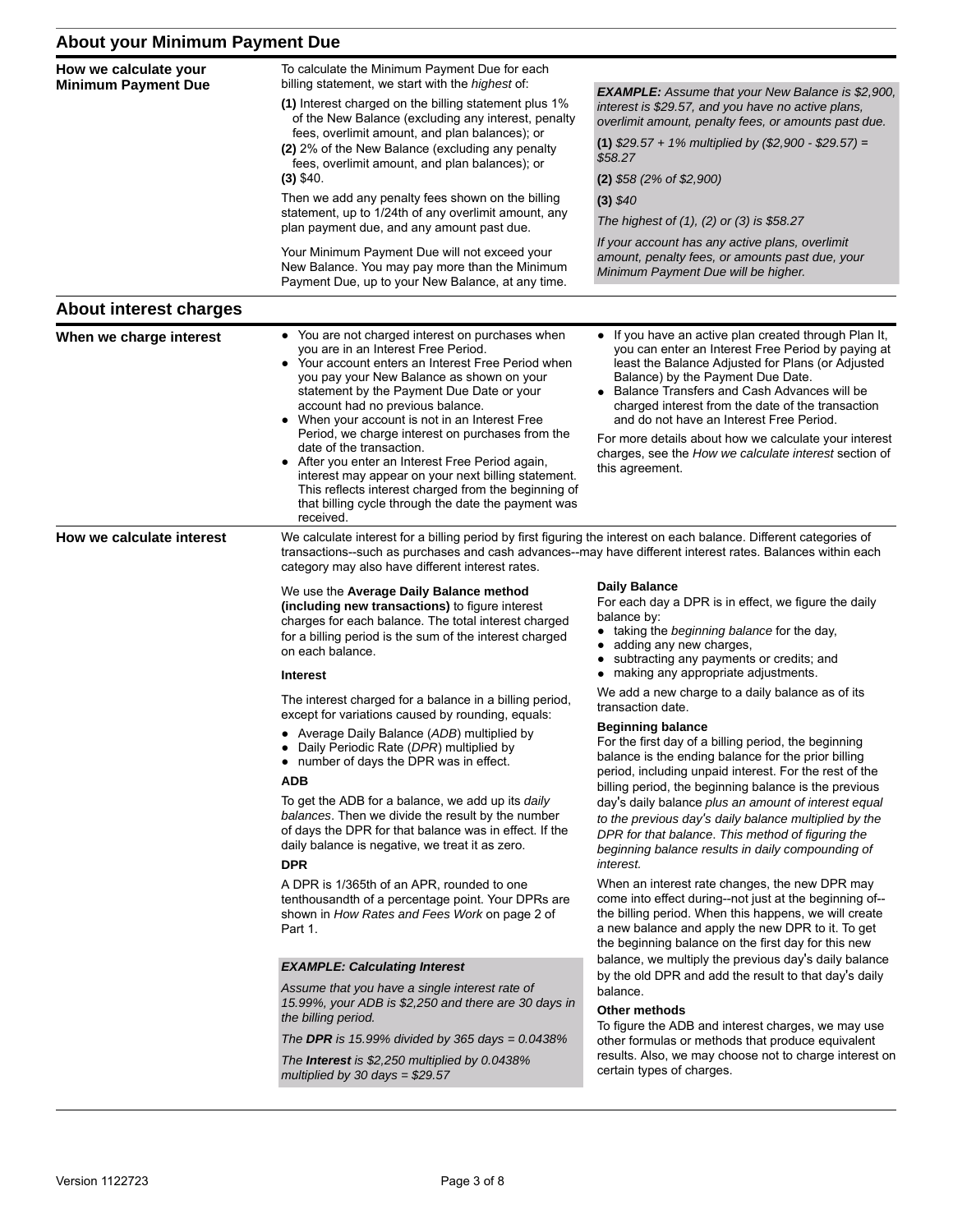| <b>Determining the Prime Rate</b>                | We use the Prime Rate from the rates section of The Wall Street Journal. The Prime Rate for each billing period<br>is the Prime Rate published in The Wall Street Journal on the Closing Date of the billing period.                                                                                                                                                                                                                                                                                                                                                                                                                                                                                                                                                                            |                                                                                                                                                                                                                                                                                                                     |
|--------------------------------------------------|-------------------------------------------------------------------------------------------------------------------------------------------------------------------------------------------------------------------------------------------------------------------------------------------------------------------------------------------------------------------------------------------------------------------------------------------------------------------------------------------------------------------------------------------------------------------------------------------------------------------------------------------------------------------------------------------------------------------------------------------------------------------------------------------------|---------------------------------------------------------------------------------------------------------------------------------------------------------------------------------------------------------------------------------------------------------------------------------------------------------------------|
|                                                  | The Wall Street Journal may not publish the Prime Rate on that day. If it does not, we will use the Prime Rate<br>from the previous day it was published. If The Wall Street Journal is no longer published, we may use the Prime<br>Rate from any other newspaper of general circulation in New York, New York. Or we may choose to use a<br>similar published rate.                                                                                                                                                                                                                                                                                                                                                                                                                           |                                                                                                                                                                                                                                                                                                                     |
|                                                  | If the Prime Rate increases, variable APRs (and corresponding DPRs) will increase. In that case, you may pay<br>more interest and may have a higher Minimum Payment Due. When the Prime Rate changes, the resulting<br>changes to variable APRs take effect as of the first day of the billing period.                                                                                                                                                                                                                                                                                                                                                                                                                                                                                          |                                                                                                                                                                                                                                                                                                                     |
| Other important information                      |                                                                                                                                                                                                                                                                                                                                                                                                                                                                                                                                                                                                                                                                                                                                                                                                 |                                                                                                                                                                                                                                                                                                                     |
| <b>Military Lending Act</b>                      | Federal law provides important protections to members of the Armed Forces and their dependents relating<br>to extensions of consumer credit. In general, the cost of consumer credit to a member of the Armed Forces<br>and his or her dependent may not exceed an annual percentage rate of 36 percent. This rate must include, as<br>applicable to the credit transaction or account: the costs associated with credit insurance premiums; fees for<br>ancillary products sold in connection with the credit transaction; any application fee charged (other than certain<br>application fees for specified credit transactions or accounts); and any participation fee (other than certain<br>participation fees for a credit card account).                                                 |                                                                                                                                                                                                                                                                                                                     |
|                                                  | To listen to this statement, as well as a description of your payment obligation for this Account, call us at<br>855-531-0379.                                                                                                                                                                                                                                                                                                                                                                                                                                                                                                                                                                                                                                                                  |                                                                                                                                                                                                                                                                                                                     |
|                                                  | If you are a covered borrower, the Claims Resolution section of this Agreement will not apply to you in<br>connection with this Account. Instead, the Claims Resolution for Covered Borrowers section will apply.                                                                                                                                                                                                                                                                                                                                                                                                                                                                                                                                                                               |                                                                                                                                                                                                                                                                                                                     |
| <b>About Additional</b><br><b>Cardmembers</b>    | At your request, we may issue cards to Additional<br>Cardmembers. They do not have accounts with us<br>but they can use your Account subject to the terms                                                                                                                                                                                                                                                                                                                                                                                                                                                                                                                                                                                                                                       | If you want to cancel an Additional Cardmember's<br>right to use your Account (and cancel their card) you<br>must tell us.                                                                                                                                                                                          |
|                                                  | of this Agreement. We may report an Additional<br>Cardmember's use of your Account to credit reporting<br>agencies.<br>You are responsible for all use of your Account by<br>Additional Cardmembers and anyone they allow to<br>use your Account. You must pay for all charges they                                                                                                                                                                                                                                                                                                                                                                                                                                                                                                             | If an Annual Membership fee applies for an Additional<br>Card, please refer to the refund policy disclosed<br>in the Closing your Account sub-section of your<br>Cardmember Agreement. If a single Annual<br>Membership fee applies for a group of Additional<br>Cards on your Account, this policy will apply when |
|                                                  | make.<br>You authorize us to give Additional Cardmembers<br>information about your Account and to discuss it with<br>them.                                                                                                                                                                                                                                                                                                                                                                                                                                                                                                                                                                                                                                                                      | you cancel the Additional Card on which the fee was<br>assessed. If an Annual Membership fee applies to<br>Additional Cards on your Account, it is shown on page<br>2 of Part 1 of the Cardmember Agreement.                                                                                                        |
| Converting charges made in a<br>foreign currency | If you make a charge in a foreign currency, AE Exposure Management Ltd. ("AEEML") will convert it into U.S.<br>dollars on the date we or our agents process it, so that we bill you for the charge in U.S. dollars based upon this<br>conversion. Unless a particular rate is required by law, AEEML will choose a conversion rate that is acceptable<br>to us for that date. The rate AEEML uses is no more than the highest official rate published by a government<br>agency or the highest interbank rate AEEML identifies from customary banking sources on the conversion date<br>or the prior business day. This rate may differ from rates that are in effect on the date of your charge. We will bill<br>charges converted by establishments (such as airlines) at the rates they use. |                                                                                                                                                                                                                                                                                                                     |
| <b>Changing your billing address</b>             | You must notify us immediately if you change the:                                                                                                                                                                                                                                                                                                                                                                                                                                                                                                                                                                                                                                                                                                                                               | If you have more than one account, you need to notify<br>us separately for each account.                                                                                                                                                                                                                            |
|                                                  | • mailing address to which we send billing<br>statements; or<br>• e-mail address to which we send notice that your<br>billing statement is available online.                                                                                                                                                                                                                                                                                                                                                                                                                                                                                                                                                                                                                                    | We may update your billing address if we receive<br>information that it has changed or is incorrect.                                                                                                                                                                                                                |
| <b>Closing your Account</b>                      | You may close your Account by calling us or writing to us.<br>If an Annual Membership fee applies, we will refund this fee if you notify us that you are voluntarily closing your<br>Account within 30 days of the Closing Date of the billing statement on which that fee appears. For cancellations<br>after this 30 day period, the Annual Membership fee is non-refundable. If an Annual Membership fee applies to<br>your Account, it is shown on page 1 and page 2 of Part 1 of the Cardmember Agreement.                                                                                                                                                                                                                                                                                 |                                                                                                                                                                                                                                                                                                                     |
|                                                  | If your billing address is in the Commonwealth of Massachusetts at the time you close your account, this policy<br>will not apply to you.                                                                                                                                                                                                                                                                                                                                                                                                                                                                                                                                                                                                                                                       |                                                                                                                                                                                                                                                                                                                     |
| <b>Cancelling or suspending your</b><br>Account  | We may:<br>• cancel your Account,                                                                                                                                                                                                                                                                                                                                                                                                                                                                                                                                                                                                                                                                                                                                                               | We may do any of these things at our discretion, even<br>if you pay on time and your Account is not in default.                                                                                                                                                                                                     |
|                                                  | suspend the ability to make charges,<br>• cancel or suspend any feature on your Account,                                                                                                                                                                                                                                                                                                                                                                                                                                                                                                                                                                                                                                                                                                        | If your Account is cancelled, you must destroy your<br>cards.                                                                                                                                                                                                                                                       |
|                                                  | and<br>• notify merchants that your Account has been<br>cancelled or suspended.                                                                                                                                                                                                                                                                                                                                                                                                                                                                                                                                                                                                                                                                                                                 | We may agree to reinstate your Account after a<br>cancellation. If we do this, we may:<br>• reinstate any additional cards issued on your                                                                                                                                                                           |
|                                                  | If we do any of these, you must still pay us for all<br>charges under the terms of this Agreement.                                                                                                                                                                                                                                                                                                                                                                                                                                                                                                                                                                                                                                                                                              | Account,<br>charge you any applicable annual fees, and<br>• charge you a fee for reinstating the Account.                                                                                                                                                                                                           |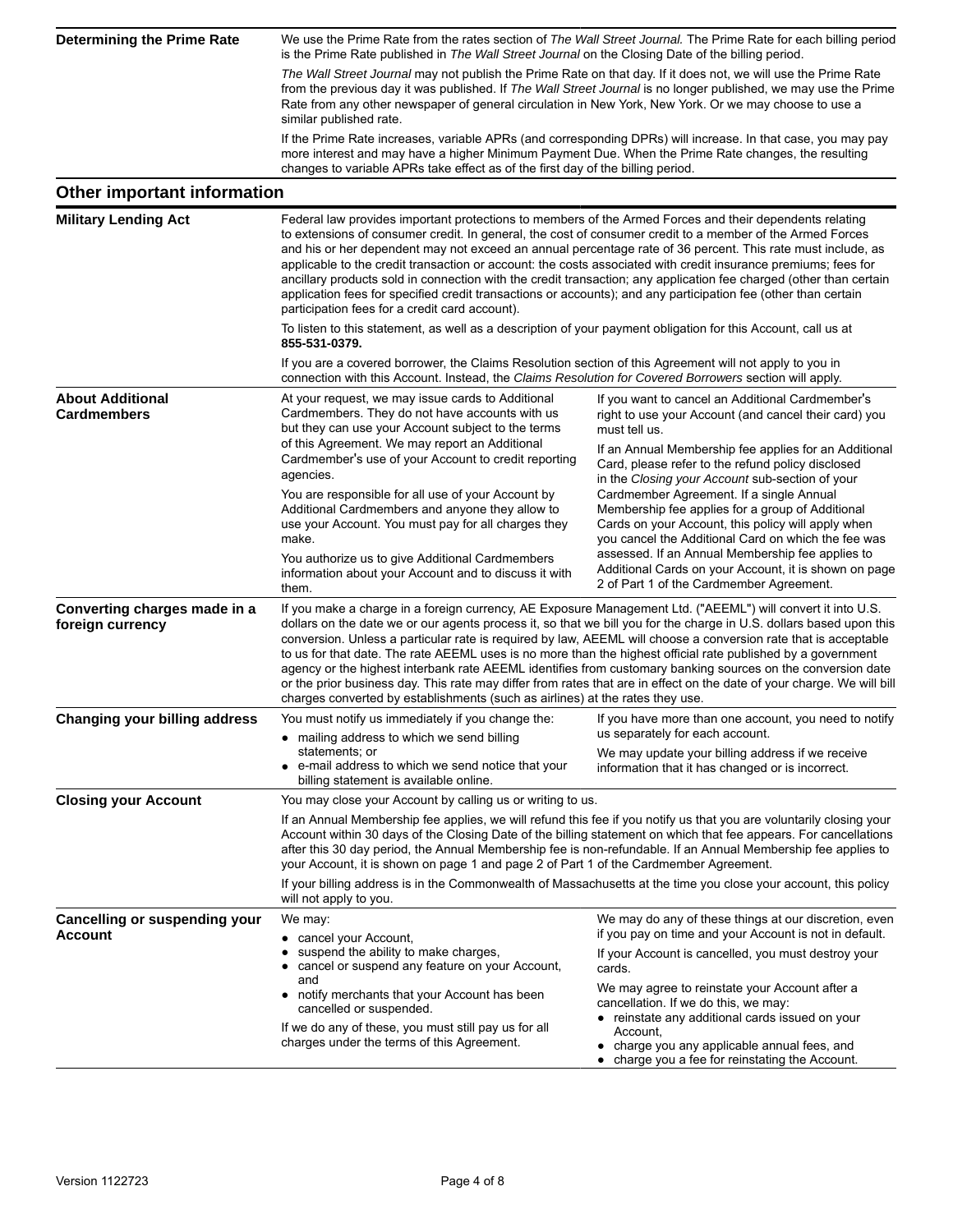| About default                                                                                                                            | We may consider your Account to be in default if:<br>• you violate a provision of this Agreement,                                                                                                                                                                             | If we consider your Account in default, we may, to the<br>extent permitted by federal and applicable state law:                                                                                                          |  |
|------------------------------------------------------------------------------------------------------------------------------------------|-------------------------------------------------------------------------------------------------------------------------------------------------------------------------------------------------------------------------------------------------------------------------------|--------------------------------------------------------------------------------------------------------------------------------------------------------------------------------------------------------------------------|--|
|                                                                                                                                          | you give us false information,                                                                                                                                                                                                                                                | • suspend your ability to make charges,                                                                                                                                                                                  |  |
|                                                                                                                                          | you file for bankruptcy,                                                                                                                                                                                                                                                      | • cancel or suspend any feature on your Account,                                                                                                                                                                         |  |
|                                                                                                                                          | • you default under another agreement you have                                                                                                                                                                                                                                | • require you to pay more than your Minimum                                                                                                                                                                              |  |
|                                                                                                                                          | with us or an affiliate,                                                                                                                                                                                                                                                      | Payment Due immediately, and                                                                                                                                                                                             |  |
|                                                                                                                                          | • you become incapacitated or die, or                                                                                                                                                                                                                                         | • require you to pay your Account balance                                                                                                                                                                                |  |
|                                                                                                                                          | • we believe you are unable or unwilling to pay your                                                                                                                                                                                                                          | immediately.                                                                                                                                                                                                             |  |
| <b>Collection costs</b>                                                                                                                  | debts when due.<br>You agree to pay all reasonable costs, including attorneys' fees, that we incur to collect amounts you owe.                                                                                                                                                |                                                                                                                                                                                                                          |  |
|                                                                                                                                          | You agree that we will obtain credit reports about you, investigate your ability to pay, and obtain information                                                                                                                                                               |                                                                                                                                                                                                                          |  |
| <b>Credit reports</b>                                                                                                                    | about you from other sources including information to verify and re-verify your employment and income. And<br>you agree that we will use such information for any purposes (for example, marketing to you or evaluating you<br>for a new account), subject to applicable law. |                                                                                                                                                                                                                          |  |
|                                                                                                                                          | You agree that we will give information about the Account to credit reporting agencies. We will tell a credit<br>credit report.                                                                                                                                               | reporting agency if you fail to comply with any term of this Agreement. This may have a negative impact on your                                                                                                          |  |
|                                                                                                                                          | If you believe information we have given to a credit reporting agency is incorrect, write to us at: American<br>Express Credit Bureau Unit, P.O. Box 981537, El Paso, TX 79998-1537. When you write to us, tell us the                                                        |                                                                                                                                                                                                                          |  |
|                                                                                                                                          | specific information you believe is incorrect.                                                                                                                                                                                                                                |                                                                                                                                                                                                                          |  |
| Sending you notices                                                                                                                      | We mail you notices through the U.S. mail, postage prepaid, and address them to you at the latest billing<br>address on our records. Any notice that we send you this way is deemed to be given when deposited in the U.S.<br>mail.                                           |                                                                                                                                                                                                                          |  |
| We may contact you                                                                                                                       | <b>Servicing and Collections</b>                                                                                                                                                                                                                                              |                                                                                                                                                                                                                          |  |
|                                                                                                                                          | If we need to contact you to service your account or to collect amounts you owe, you authorize us (and our                                                                                                                                                                    |                                                                                                                                                                                                                          |  |
|                                                                                                                                          | affiliates, agents and contractors, such as debt collection agencies and service providers) to contact you at<br>any phone number or email address you provide, from which you contact us, or at which we believe we can                                                      |                                                                                                                                                                                                                          |  |
|                                                                                                                                          |                                                                                                                                                                                                                                                                               |                                                                                                                                                                                                                          |  |
|                                                                                                                                          | reach you. We may contact you in any way, such as calling, texting, emailing, sending mobile application push<br>notifications or using any other method of communication permitted by law. We may contact you using an                                                       |                                                                                                                                                                                                                          |  |
|                                                                                                                                          | automated dialer or prerecorded messages. We may contact you on a mobile, wireless or similar device, even if                                                                                                                                                                 |                                                                                                                                                                                                                          |  |
|                                                                                                                                          | you are charged for it.                                                                                                                                                                                                                                                       |                                                                                                                                                                                                                          |  |
|                                                                                                                                          | <b>Call monitoring</b>                                                                                                                                                                                                                                                        |                                                                                                                                                                                                                          |  |
|                                                                                                                                          | We may monitor and record any calls between you and us.                                                                                                                                                                                                                       |                                                                                                                                                                                                                          |  |
| About insurance products                                                                                                                 |                                                                                                                                                                                                                                                                               | We or our affiliates may tell you about insurance and non-insurance products, services or features that<br>may have a fee. One of our affiliates may act on behalf of a provider of these products. The affiliate may be |  |
|                                                                                                                                          | compensated for this. The insurance products are not offered or sold by us or on our behalf. Our affiliates may                                                                                                                                                               |                                                                                                                                                                                                                          |  |
|                                                                                                                                          | get additional compensation when AMEX Assurance Company or another affiliate is the insurer or reinsurer.                                                                                                                                                                     |                                                                                                                                                                                                                          |  |
|                                                                                                                                          | Compensation may influence what products and providers we or our affiliates tell you about.                                                                                                                                                                                   |                                                                                                                                                                                                                          |  |
|                                                                                                                                          | We may share information about you with our affiliates so they can identify products that may interest you. We                                                                                                                                                                |                                                                                                                                                                                                                          |  |
|                                                                                                                                          | may be compensated for this information.                                                                                                                                                                                                                                      |                                                                                                                                                                                                                          |  |
| How we handle electronic                                                                                                                 | When you pay us by check, you authorize us to<br>electronically deduct the amount from your bank or                                                                                                                                                                           | If we do this, your payment may be deducted from<br>your bank or other asset account on the same day                                                                                                                     |  |
| debits from your checking                                                                                                                | other asset account.                                                                                                                                                                                                                                                          | we receive your check. Also, you will not receive that                                                                                                                                                                   |  |
| account                                                                                                                                  | We may process the check electronically by                                                                                                                                                                                                                                    | cancelled check with your bank or asset account                                                                                                                                                                          |  |
|                                                                                                                                          | transmitting to your financial institution:                                                                                                                                                                                                                                   | billing statement.                                                                                                                                                                                                       |  |
|                                                                                                                                          | $\bullet$ the amount,                                                                                                                                                                                                                                                         | If we cannot collect the funds electronically, we may                                                                                                                                                                    |  |
|                                                                                                                                          | the routing number,                                                                                                                                                                                                                                                           | issue a draft against your bank or other asset account                                                                                                                                                                   |  |
|                                                                                                                                          | • the account number, and<br>• the check serial number.                                                                                                                                                                                                                       | for the amount of the check.                                                                                                                                                                                             |  |
| Privacy Act of 1974 notice                                                                                                               | Some federal agencies may accept the card under authority of statute. When you make charges at these                                                                                                                                                                          |                                                                                                                                                                                                                          |  |
|                                                                                                                                          | agencies, we collect certain charge information. That information may be put to routine uses such as                                                                                                                                                                          |                                                                                                                                                                                                                          |  |
|                                                                                                                                          | processing, billing and collections. It may also be aggregated for reporting, analysis and marketing use. Other                                                                                                                                                               |                                                                                                                                                                                                                          |  |
|                                                                                                                                          | routine uses by agencies may be published in the Federal Register.                                                                                                                                                                                                            |                                                                                                                                                                                                                          |  |
| <b>Convenience checks</b>                                                                                                                | Convenience checks (including balance transfer<br>checks) are checks that we may send you to access                                                                                                                                                                           | add the fee to the same balance that we add the<br>convenience check transaction to.                                                                                                                                     |  |
|                                                                                                                                          | your Account. The following terms will apply to use                                                                                                                                                                                                                           | We will charge \$29 each time you ask us to stop                                                                                                                                                                         |  |
|                                                                                                                                          | of those checks unless otherwise disclosed with the                                                                                                                                                                                                                           | payment on a convenience check.                                                                                                                                                                                          |  |
|                                                                                                                                          | check.                                                                                                                                                                                                                                                                        | A convenience check is not a card. You may not use                                                                                                                                                                       |  |
|                                                                                                                                          | If you use a convenience check, we may decline it.                                                                                                                                                                                                                            | convenience checks to pay this or any other account                                                                                                                                                                      |  |
|                                                                                                                                          | If we decline it, you may have to pay returned check                                                                                                                                                                                                                          | with us or our affiliates. If you use a convenience                                                                                                                                                                      |  |
|                                                                                                                                          | fees or other penalties to whomever you wrote the<br>check.                                                                                                                                                                                                                   | check, we will apply the:<br>• cash advance APR if you make it payable to cash,                                                                                                                                          |  |
|                                                                                                                                          | If you use a convenience check and we honor it,                                                                                                                                                                                                                               | to you, or to a bank, brokerage or similar asset                                                                                                                                                                         |  |
|                                                                                                                                          | we will charge interest beginning as of the date we                                                                                                                                                                                                                           | account, or to a mortgage or insurance provider.                                                                                                                                                                         |  |
|                                                                                                                                          | receive the check. You cannot avoid paying interest on                                                                                                                                                                                                                        | • purchase APR if you make it payable to a                                                                                                                                                                               |  |
|                                                                                                                                          | convenience check transactions.                                                                                                                                                                                                                                               | merchant.<br>• balance transfer APR if you use it to transfer a                                                                                                                                                          |  |
|                                                                                                                                          | We will charge a fee for each convenience check                                                                                                                                                                                                                               | balance from another creditor.                                                                                                                                                                                           |  |
|                                                                                                                                          | transaction. This fee is 3% of the transaction, with a<br>minimum of \$5. This fee is a finance charge. We will                                                                                                                                                               | • penalty APR if it applies to your Account.                                                                                                                                                                             |  |
| <b>Changing benefits</b>                                                                                                                 | We have the right to add, modify or delete any benefit, service, or feature of your Account at our discretion.                                                                                                                                                                |                                                                                                                                                                                                                          |  |
|                                                                                                                                          | We may sell, transfer or assign this Agreement and your Account. We may do so at any time without notifying                                                                                                                                                                   |                                                                                                                                                                                                                          |  |
| <b>Assigning the Agreement</b>                                                                                                           | you. You may not sell, assign or transfer your Account or any of your obligations under this Agreement.                                                                                                                                                                       |                                                                                                                                                                                                                          |  |
| If you dispute a charge with a merchant, we may credit the Account for all or part of the disputed charge. If<br><b>Assigning claims</b> |                                                                                                                                                                                                                                                                               |                                                                                                                                                                                                                          |  |
|                                                                                                                                          | we do so, you assign and transfer to us all rights and claims (excluding tort claims) against the merchant. You                                                                                                                                                               |                                                                                                                                                                                                                          |  |
|                                                                                                                                          | with us if we decide to do so.                                                                                                                                                                                                                                                | agree that you will not pursue any claim against the merchant for the credited amount. And you must cooperate                                                                                                            |  |
|                                                                                                                                          |                                                                                                                                                                                                                                                                               |                                                                                                                                                                                                                          |  |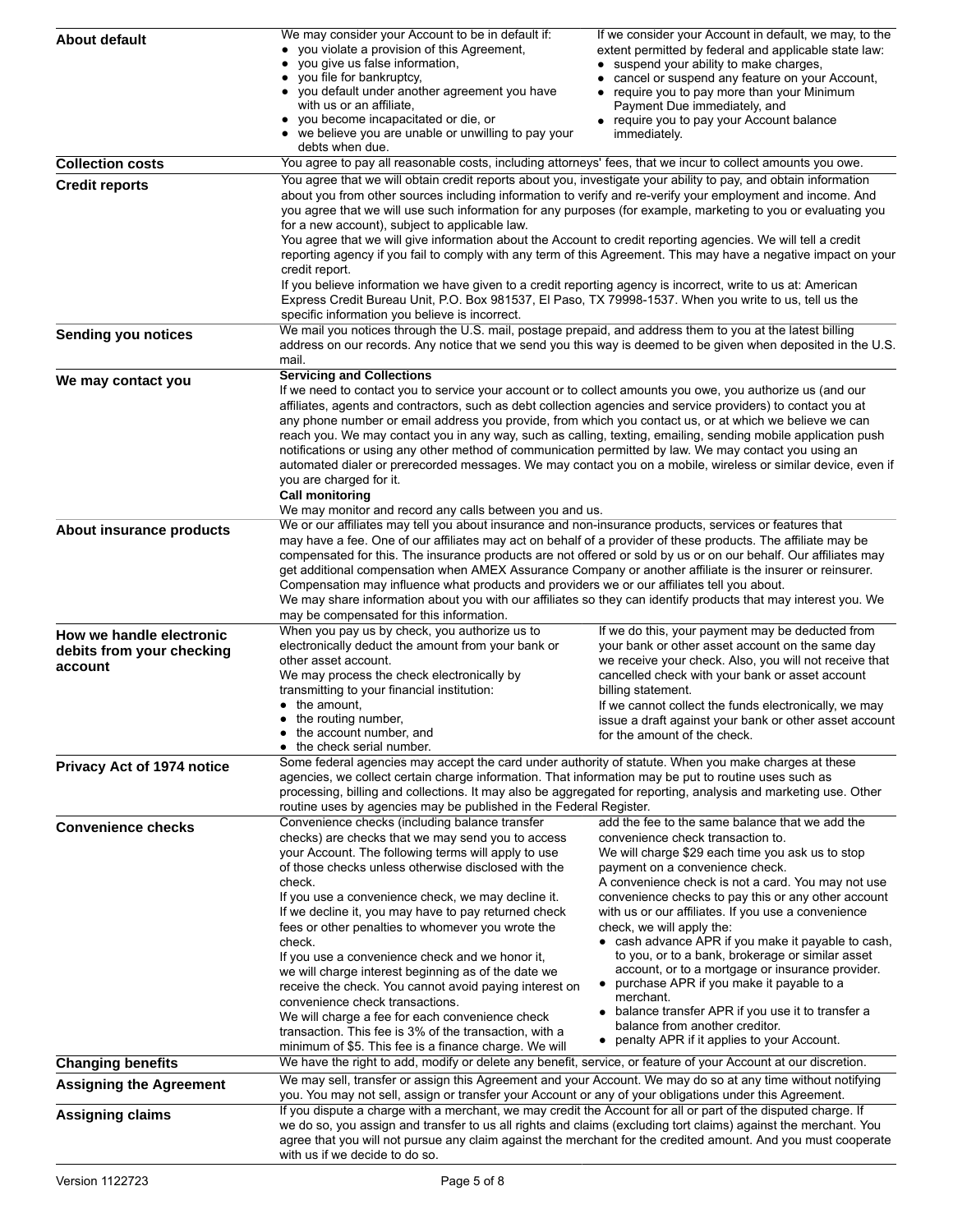| We do not waive our rights                         | We may choose to delay enforcing or to not exercise rights under this Agreement. If we do this, we do not waive<br>our rights to exercise or enforce them on any other occasion.                                                                                                                                                                                                                                                                                                              |                                                                                                                                                                                                                                                              |
|----------------------------------------------------|-----------------------------------------------------------------------------------------------------------------------------------------------------------------------------------------------------------------------------------------------------------------------------------------------------------------------------------------------------------------------------------------------------------------------------------------------------------------------------------------------|--------------------------------------------------------------------------------------------------------------------------------------------------------------------------------------------------------------------------------------------------------------|
| <b>Governing law</b>                               | Utah law and federal law govern this Agreement and<br>your Account. They govern without regard to internal<br>principles of conflicts of law. We are located in Utah.<br>We hold your Account in Utah. We entered into this<br>Agreement with you in Utah.                                                                                                                                                                                                                                    | In addition, if your billing address is in the State<br>of Maryland, to the extent, if any, that Maryland<br>law applies to your account, we elect to offer your<br>card account pursuant to Title 12, Subtitle 9 of the<br>Maryland Commercial Law Article. |
| <b>Notice to Oregon Residents</b>                  | Service charges not in excess of those permitted by law will be charged on the outstanding balances from<br>month to month. You may pay more than the Minimum Payment Due, up to your entire outstanding balance, at<br>any time.                                                                                                                                                                                                                                                             |                                                                                                                                                                                                                                                              |
| Notice for residents of<br><b>Washington State</b> | In accordance with the Revised Code of Washington Statutes, Section 63.14.167, you are not responsible for<br>payment of interest charges that result solely from a merchant's failure to transmit to us within seven working<br>days a credit for goods or services accepted for return or forgiven if you have notified us of the merchant's delay<br>in posting such credit, or our failure to post such credit to your account within three working days of our receipt<br>of the credit. |                                                                                                                                                                                                                                                              |

## **Claims Resolution**

Most customer concerns can be resolved by calling our Customer Service Department at the number listed on the back of your card. In the event Customer Service is unable to resolve a complaint to your satisfaction, this section explains how claims can be resolved through mediation, arbitration or litigation. It includes an arbitration provision. **You may reject the arbitration provision by sending us written notice within 45 days after your first card purchase. See** *Your Right to Reject Arbitration* **below.**

For this section, *you* and *us* includes any corporate parents, subsidiaries, affiliates or related persons or entities. *Claim* means any current or future claim, dispute or controversy relating to your Account(s), this Agreement, or any agreement or relationship you have or had with us, except for the validity, enforceability or scope of the Arbitration provision. *Claim* includes but is not limited to: (1) initial claims, counterclaims, crossclaims and third-party claims; (2) claims based upon contract, tort, fraud, statute, regulation, common law and equity; (3) claims by or against any third party using or providing any product, service or benefit in connection with any account; and (4) claims that arise from or relate to (a) any account created under any of the agreements, or any balances on any such account, (b) advertisements, promotions or statements related to any accounts, goods or services financed under any accounts or terms of financing, (c) benefits and services related to card membership (including fee-based or free benefit programs, enrollment services and rewards programs) and (d) your application for any account. You may not sell, assign or transfer a claim.

## **Sending a Claim Notice**

Before beginning a lawsuit, mediation or arbitration, you and we agree to send a written notice (a *claim notice*) to each party against whom a claim is asserted, in order to provide an opportunity to resolve the claim informally or through mediation. Go to americanexpress.com/ claim for a sample claim notice. The claim notice must describe the claim and state the specific relief demanded. Notice to you may be provided by your billing statement or sent to your billing address. Notice to us must include your name, address and Account number and be sent to American Express ADR c/o CT Corporation System, 28 Liberty Street, New York, New York 10005. If the claim proceeds to arbitration, the amount of any relief demanded in a claim notice will not be disclosed to the arbitrator until after the arbitrator rules.

#### **Mediation**

In mediation, a neutral mediator helps parties resolve a claim. The mediator does not decide the claim but helps parties reach agreement. Before beginning mediation, you or we must first send a claim notice. Within 30 days after sending or receiving a claim notice, you or we may submit the claim to JAMS (1-800-352-5267, jamsadr.com) or the American Arbitration Association ("AAA") (1-800-778-7879, adr.org) for mediation. We will pay the fees of the mediator. All mediation-related communications are confidential, inadmissible in court and not subject to discovery.

All applicable statutes of limitation will be tolled from the date you or we send the claim notice until termination of the mediation. Either you or we may terminate the mediation at any time. The submission or failure to submit a claim to mediation will not affect your or our right to elect arbitration.

## **Arbitration**

You or we may elect to resolve any claim by individual arbitration. Claims are decided by a neutral arbitrator.

**If arbitration is chosen by any party, neither you nor we will have the right to litigate that claim in court or have a jury trial on that claim. Further, you and we will not have the right to participate in a representative capacity or as a member of any class pertaining to any claim subject to arbitration. Arbitration procedures are generally simpler than the rules that apply in court, and discovery is more limited. The arbitrator's authority is limited to claims between you and us alone. Claims may not be joined or consolidated unless you and we agree in writing. An arbitration award and any judgment confirming it will apply only to the specific case and cannot be used in any other case except to enforce the award. The arbitrator's decisions are as enforceable as any court order and are subject to very limited review by a court. Except as set forth below, the arbitrator's decision will be final and binding. Other rights you or we would have in court may also not be available in arbitration.**

## **Initiating Arbitration**

Before beginning arbitration, you or we must first send a claim notice. Claims will be referred to either JAMS or AAA, as selected by the party electing arbitration. Claims will be resolved pursuant to this Arbitration provision and the selected organization's rules in effect when

the claim is filed, except where those rules conflict with this Agreement. If we choose the organization, you may select the other within 30 days after receiving notice of our selection. Contact JAMS or AAA to begin an arbitration or for other information. Claims also may be referred to another arbitration organization if you and we agree in writing or to an arbitrator appointed pursuant to section 5 of the Federal Arbitration Act, 9 U.S.C. sec. 1-16 (*FAA*).

We will not elect arbitration for any claim you file in small claims court, so long as the claim is individual and pending only in that court. You or we may otherwise elect to arbitrate any claim at any time unless it has been filed in court and trial has begun or final judgment has been entered. Either you or we may delay enforcing or not exercise rights under this Arbitration provision, including the right to arbitrate a claim, without waiving the right to exercise or enforce those rights.

#### **Limitations on Arbitration**

**If either party elects to resolve a claim by arbitration, that claim will be arbitrated on an individual basis. There will be no right or authority for any claims to be arbitrated on a class action basis or on bases involving claims brought in a purported representative capacity on behalf of the general public, other cardmembers or other persons similarly situated.**

Notwithstanding any other provision and without waiving the right to appeal such decision, if any portion of these *Limitations on Arbitration* is deemed invalid or unenforceable, then the entire Arbitration provision (other than this sentence) will not apply.

#### **Arbitration Procedures**

This Arbitration provision is governed by the FAA. The arbitrator will apply applicable substantive law, statutes of limitations and privileges. The arbitrator will not apply any federal or state rules of civil procedure or evidence in matters relating to evidence or discovery. Subject to the *Limitations on Arbitration,* the arbitrator may otherwise award any relief available in court. You and we agree that the arbitration will be confidential. You and we agree that we will not disclose the content of the arbitration proceeding or its outcome to anyone, but you or we may notify any government authority of the claim as permitted or required by law. If your claim is for \$10,000 or less, you may choose whether the arbitration will be conducted solely on the basis of documents,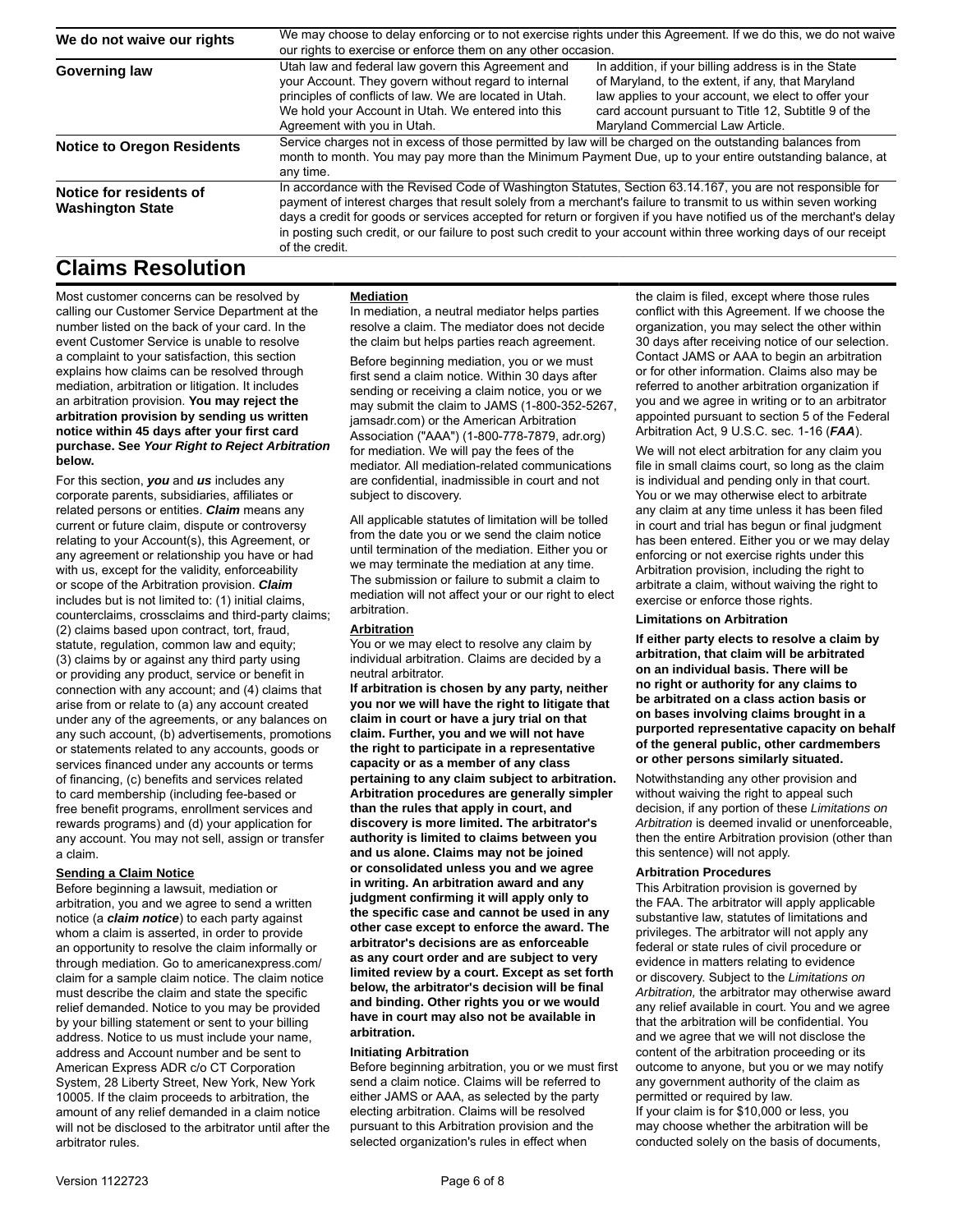through a telephonic hearing, or by an in-person hearing. At any party's request, the arbitrator will provide a brief written explanation of the award. The arbitrator's award will be final and binding, subject to each party's right to appeal as stated in this section and/or to challenge or appeal an arbitration award pursuant to the FAA. To initiate an appeal, a party must notify the arbitration organization and all parties in writing within 35 days after the arbitrator's award is issued. The arbitration organization will appoint a threearbitrator panel to decide anew, by majority vote based on written submissions, any aspect of the decision objected to. The appeal will otherwise proceed pursuant to the arbitration organization's appellate rules. Judgment upon any award may be entered in any court having jurisdiction. At your election, arbitration hearings will take place in the federal judicial district of your residence.

#### **Arbitration Fees and Costs**

You will be responsible for paying your share of any *arbitration fees* (including filing, administrative, hearing or other fees), but only up to the amount of the filing fees you would have incurred if you had brought a claim in court. We will be responsible for any additional arbitration

fees. At your written request, we will consider in good faith making a temporary advance of your share of any arbitration fees, or paying for the reasonable fees of an expert appointed by the arbitrator for good cause.

#### **Additional Arbitration Awards**

If the arbitrator rules in your favor for an amount greater than any final offer we made before the final hearing in arbitration, the arbitrator's award will include: (1) any money to which you are entitled, but in no case less than \$5,000; and (2) any reasonable attorneys' fees, costs and expert and other witness fees.

#### **Your Right to Reject Arbitration**

You may reject this Arbitration provision by sending a written *rejection notice* to us at: American Express, P.O. Box 981556, El Paso, TX 79998. Go to americanexpress.com/reject for a sample rejection notice. Your rejection notice must be mailed within 45 days after your first card purchase. Your rejection notice must state that you reject the Arbitration provision and include your name, address, Account number and personal signature. No one else may sign the rejection notice. If your rejection notice complies with these requirements, this

Arbitration provision and any other arbitration provisions in the cardmember agreements for any other currently open American Express accounts you have will not apply to you, except for Corporate Card accounts and any claims subject to pending litigation or arbitration at the time you send your rejection notice. Rejection of this Arbitration provision will not affect your other rights or responsibilities under this Claims Resolution section or the Agreement. Rejecting this Arbitration provision will not affect your ability to use your card or any other benefit, product or service you may have with your Account.

## **Continuation**

This section will survive termination of your Account, voluntary payment of your Account balance, any legal proceeding to collect a debt, any bankruptcy and any sale of your Account (in the case of a sale, its terms will apply to the buyer of your Account). If any portion of this Claims Resolution section, except as otherwise provided in the *Limitations on Arbitration* subsection, is deemed invalid or unenforceable, it will not invalidate the remaining portions of this Claims Resolution section.



## **Claims Resolution for Covered Borrowers**

Most customer concerns can be resolved by calling our Customer Service Department at the number listed on the back of your Card. In the event Customer Service is unable to resolve a complaint to your satisfaction, this section explains how claims can be resolved through litigation, non-binding mediation or, at your election, arbitration. You are not required to resolve any claims by mediation and arbitration. For this section, *you* and *us* includes any corporate parents, subsidiaries, affiliates or related persons or entities. *Claim* means any current or future claim, dispute or controversy relating to your Card account, this Agreement, or any agreement or relationship you have or had with us, except for the validity, enforceability or scope of the Arbitration provision. *Claim* includes but is not limited to: (1) initial claims, counterclaims, crossclaims and third-party claims; (2) claims based upon contract, tort, fraud, statute, regulation, common law and equity; (3) claims by or against any third party using or providing any product, service or benefit in connection with any account; and (4) claims that arise from or relate to (a) any account created under any of the agreements or any balances on any such account, (b) advertisements, promotions or statements related to any accounts, goods or services financed under any accounts or terms of financing, (c) benefits and services related to Card membership (including fee-based or free benefit programs, enrollment services and rewards programs) and (d) your application for any account. You may not sell, assign or transfer a claim.

#### **Sending a Claim Notice**

Before beginning a lawsuit, arbitration or non-binding mediation, you may send a written notice (a *claim notice*) to us. Go to americanexpress.com/claim for a sample claim notice. The claim notice should describe the claim and state the specific relief demanded. We may also request that we resolve a claim by mediation or arbitration, but you are not required to accept

our request. We may include our request with your billing statement or mail it to your home address. Notice to us must include your name, address and Account number and be sent to American Express ADR c/o CT Corporation System, 28 Liberty Street, New York, New York 10005. If the claim proceeds to litigation, mediation or arbitration, the amount of any relief demanded in a claim notice will not be disclosed. *You are not required to resolve your claim through mediation or arbitration. You may decline our request to resolve a claim through mediation or arbitration. You may elect to resolve your claim through litigation.*

#### **Mediation**

If you elect to resolve your claim through mediation, a neutral mediator will help resolve the claim. The mediator does not decide the claim but helps parties reach agreement. Before beginning mediation, you or we must first send a claim notice. Within 30 days after sending or receiving a claim notice, you or we may submit the claim to JAMS (1-800-352-5267, jamsadr.com) or the American Arbitration Association ("AAA") (1-800-778-7879, adr.org) for mediation. We will pay the fees of the mediator. All mediationrelated communications are confidential, inadmissible in court and not subject to discovery. All applicable statutes of limitation will be tolled from the date you or we send the claim notice until termination of the mediation. Either you or we may terminate the mediation at any time. The submission or failure to submit a claim to mediation will not affect your or our right to elect litigation or arbitration. *The outcome of mediation proceedings is nonbinding. You may proceed to litigation or arbitration regardless of the outcome of mediation.*

#### **Arbitration**

You may elect, but are not required, to resolve any claim by individual arbitration. We may

also request to resolve any claim by individual arbitration, but you are not required to accept our request. Claims are decided by a neutral arbitrator.

**If you elect or agree to resolve a claim through arbitration, your or our right to litigate that claim in court or have a jury trial on that claim may be limited. Further, you and we may not have the right to participate in a representative capacity or as a member of any class pertaining to any claim subject to arbitration. Arbitration procedures are generally simpler than the rules that apply in court, and discovery is more limited. The arbitrator's authority is limited to claims between you and us alone. Claims may not be joined or consolidated unless you and we agree in writing. An arbitration award and any judgment confirming it will apply only to the specific case and cannot be used in any other case except to enforce the award. The arbitrator's decisions are as enforceable as any court order and are subject to very limited review by a court. Except as set forth below, the arbitrator's decision will be final and binding. Other rights you or we would have in court may also not be available in arbitration.**

#### **Initiating Arbitration**

If you and we agree to proceed to arbitration, claims will be referred to either JAMS or AAA, as selected by the party electing arbitration. Claims will be resolved pursuant to this Arbitration provision and the selected organization's rules in effect when the claim is filed, except where those rules conflict with this Agreement.

If we choose the organization, you may select the other within 30 days after receiving notice of our selection.

Contact JAMS or AAA to begin an arbitration or for other information. Claims also may be referred to another arbitration organization if